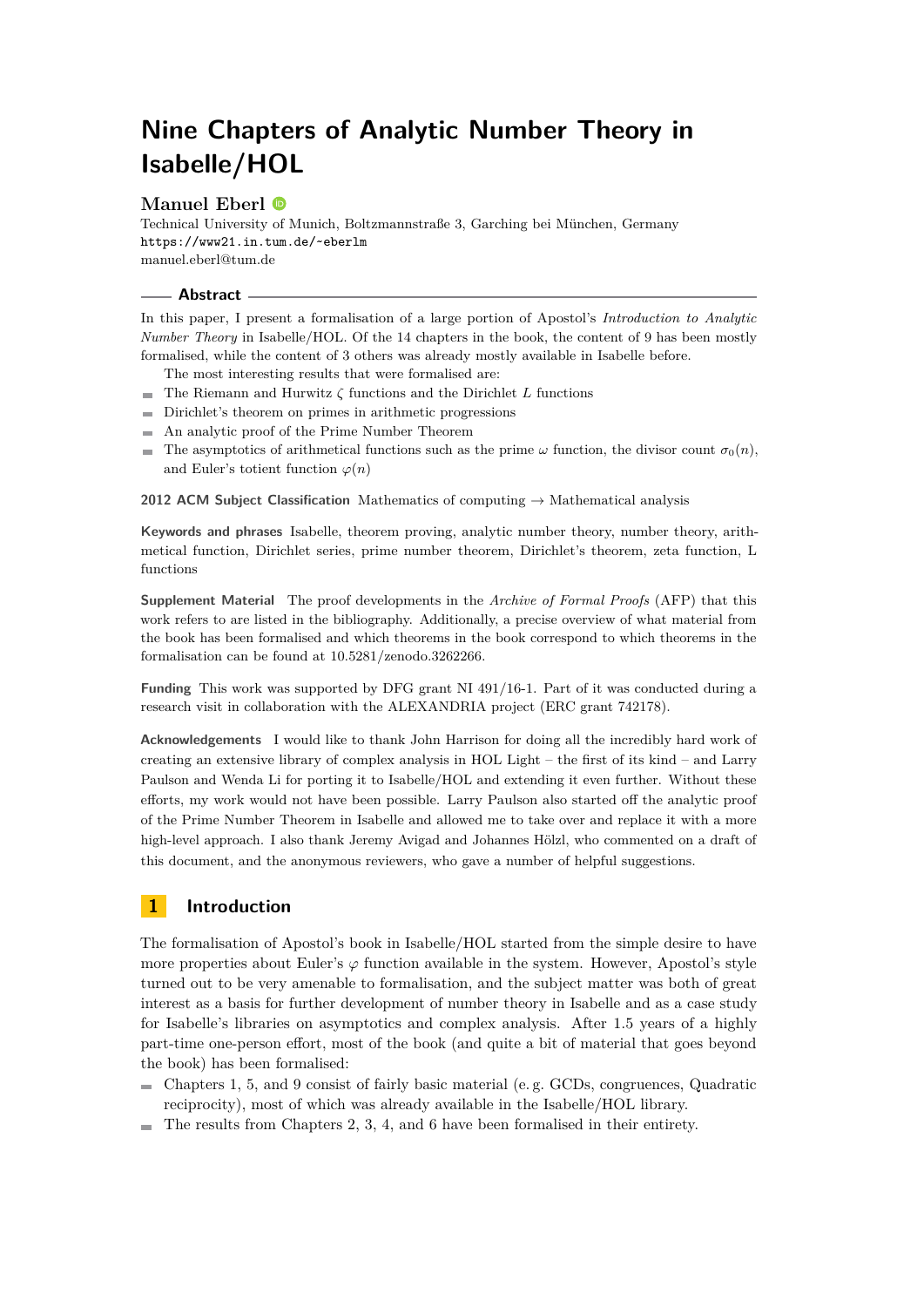- Chapters 10, 11, and 12 have been formalised with some omissions. m.
- For Chapters 7 and 13 (Dirichlet's Theorem and PNT), equivalent results have been  $\overline{a}$ formalised using a different approach.
- Chapters 8 and 14 have been skipped. The former is being actively worked on; the latter  $\sim$ concerns number partitions and has little connection to the other material in the book.
- Various interesting results from other sources (e. g. Hildebrand's lecture notes [\[21\]](#page-17-0)) that  $\blacksquare$ are not proven in Apostol's book have also been formalised.

For more precise information on this, see the supplementary material listed before.

I put particular focus on developing a usable library of Dirichlet series on one hand and concrete results about the distribution of primes on the other. As the development is much too large to be presented here in full, I will go through a high-level description of some of the most interesting material. Special attention will be given to parts where I encountered difficulties or chose a different route than Apostol did in his book. Proofs will only be given in the form of very brief sketches, e. g. when it is necessary in order to understand difficulties in formalising them. I would like to refer readers who are interested in the actual *proofs* either to my commented formalisation in the *Archive of Formal Proofs* (AFP) [\[13,](#page-17-1) [12,](#page-17-2) [15,](#page-17-3) [18,](#page-17-4) [16\]](#page-17-5) or to the numerous excellent textbooks and lecture notes on the subject [\[2,](#page-17-6) [21,](#page-17-0) [7\]](#page-17-7). I chose not to show Isabelle code in this presentation since the main results are very close to mathematical notation (e.g. Re  $s \geq 1 \Longrightarrow s \neq 1 \Longrightarrow zeta s \neq 0$ ) and showing the Isabelle code would therefore not provide much additional insight.

Let me now give an outline of the sections to follow: Section [2](#page-1-0) lists related work. Section [3](#page-2-0) defines formal Dirichlet series and their connection to complex-analytic functions. Section [4](#page-4-0) introduces multiplicative characters and Dirichlet characters. Section [5](#page-5-0) builds on the Dirichlet series library to treat various *L* functions, such as the famous Riemann *ζ* function. Section [6](#page-11-0) describes my formalisation of the Prime Number Theorem (PNT). Section [7](#page-14-0) gives some more examples of interesting results that were formalised. Section [8](#page-15-0) gives an overview of the size of various parts of my formalisation and the effort involved in creating it. Lastly, in Section [9,](#page-16-0) some conclusions are drawn from this project.

**Follow Remark 1.** Any sum  $\sum_{p}$  or product  $\prod_{p}$  is to be understood to run over prime *p* only.

# <span id="page-1-0"></span>**2 Related Work**

The first formalisation of a result related to this work was that of the PNT in Isabelle/HOL by Avigad *et al.* [\[5\]](#page-17-8) in 2007. They formalised the elementary Selberg–Erdős proof.[1](#page-1-1) Carneiro formalised the same proof in Metamath [\[11\]](#page-17-9).

Harrison developed the first (and until now only) formalisation of an analytic proof of the PNT in 3,600 lines [\[20\]](#page-17-10) of HOL Light. He followed Newman's presentation, which I also did.[2](#page-1-2)

Harrison also proved Dirichlet's Theorem [\[19\]](#page-17-11) and I used some of the high-level structure of his development as an inspiration for mine. Moreover, formalisations of Bertrand's postulate

<span id="page-1-1"></span> $1$  Unfortunately, this work was never submitted to the AFP and has not been maintained since then. At the time of writing this paper, the proofs are 12 years old; the formalisation comprises almost 27,000 lines, and many of them are unstructured proof scripts. Bringing them up to date to work with a modern version of Isabelle would be a massive undertaking. However, much of the more general material developed by Avigad *et al.* was moved to Isabelle's library, and for a considerable part of the remaining material, equivalent results are now already a part of the Isabelle library or my work anyway.

<span id="page-1-2"></span> $^{\rm 2}$  Paulson later ported Harrison's development to Isabelle/HOL, but the ported proofs were lengthy and not very readable, so he and I decided that it would be better to redo them in a more high-level style, which I did. Only a few small lemmas were kept.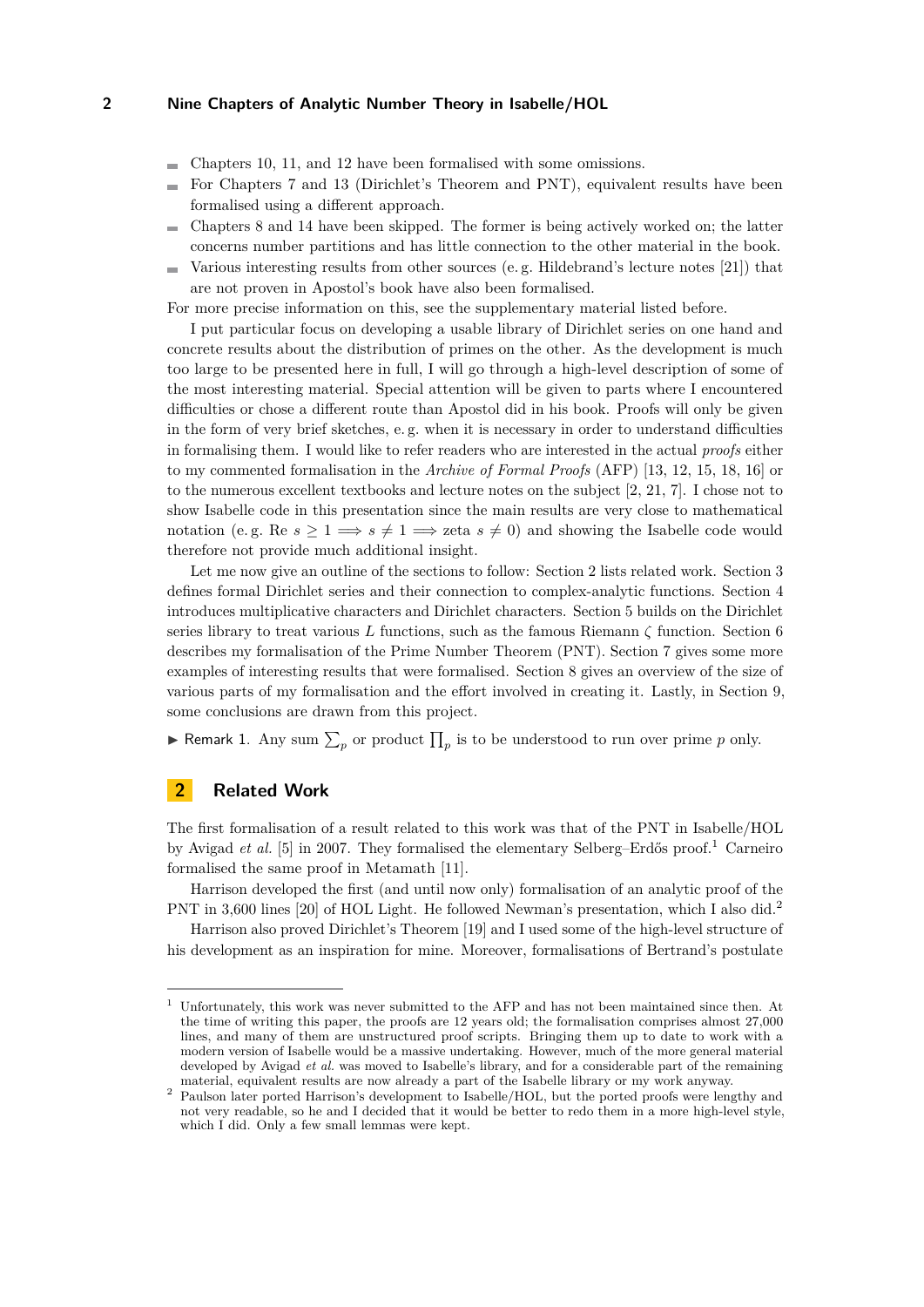exist by Harrison in HOL Light, by Théry in Coq [\[27\]](#page-18-0), by Riccardi in Mizar [\[26\]](#page-18-1), by Carneiro in Metamath [\[10\]](#page-17-12), by Asperti and Ricciotti in Matita [\[4\]](#page-17-13), and by Biendarra and Eberl in Isabelle/HOL [\[9\]](#page-17-14).

The big difference between these formalisations and the present one is that this one contains not just *one* result and the material required for it, but the majority of a textbook on the subject. Many proofs are much simpler and more 'high-level' through the use of *Dirichlet series* and Isabelle's advanced machinery for asymptotic reasoning.

# <span id="page-2-0"></span>**3 Dirichlet Series**

The central objects in analytic number theory are *Dirichlet series*. These are the main tools that set apart my approach to formalised number theory from that of previous formalisation work in multiplicative number theory like that by Avigad *et al.*, Harrison, and Carneiro.

▶ **Definition 2** (Formal Dirichlet series). *A formal series of the form*  $f(s) = \sum_{n=1}^{\infty} a_n n^{-s}$  *is called a Dirichlet series. Typically, the a<sup>n</sup> are real or complex (we will mostly look at the complex case). The Dirichlet series over* R *or* C *form a commutative ring with the obvious choices for 0, 1, and addition. Multiplication is defined as*  $(\sum_{n=1}^{\infty} a_n n^{-s}) \cdot (\sum_{n=1}^{\infty} b_n n^{-s}) =$  $\sum_{n=1}^{\infty} (\sum_{k,l=n} a_k b_l) n^{-s}$ . Also,  $\sum_{n=1}^{\infty} a_n n^{-s}$  has a multiplicative inverse iff  $a_1 \neq 0$ .

▶ **Theorem 3** (Convergence of Dirichlet series). Each Dirichlet series has abscissae of con*vergence*  $\sigma_c$  *and absolute convergence*  $\sigma_a$  *such that the infinite sum corresponding to it is absolutely summable for*  $\text{Re}(s) > \sigma_a$ *, conditionally summable for*  $\text{Re}(s) \in (\sigma_c, \sigma_a)$ *, and divergent for*  $\text{Re}(s) < \sigma_c$  *(where*  $\text{Re}(s)$  *denotes the real part of s*). The  $\sigma_c$  *and*  $\sigma_a$  *satisfy*  $\sigma_c \leq \sigma_a \leq \sigma_c + 1$  *and may be*  $\pm \infty$ *.* 

Much like formal power series (i. e. ordinary generating functions) for combinatorics, Dirichlet series are closely associated with number theory. Like generating functions, they are of great interest as mere formal objects, but when they converge, their interpretation as a complex-valued function is also enormously useful, as we will see.

Various formal analogues of analytic operations can be defined for Dirichlet series e. g. reciprocal, derivative, integral,  $\exp(f(s))$ ,  $\ln f(s)$ ,  $f(s + s_0)$ ,  $f(m \cdot s)$ , and subseries. These have similar properties to their analytic counterparts (e.g.  $\exp(f(s))' = f'(s) \exp(f(s))$ ) even when they do not converge. When they do converge, they typically agree with their analytic counterparts. This allows one to prove properties of the analytic functions by reasoning on the formal level and vice versa.

There are 4,800 lines of material on formal Dirichlet series in my formalisation. This is far too much to show here, so I simply say that it contains all of Chapter 11 in Apostol's book and more, except for Sections 11.10 and 11.11. I will only show a few small examples that illustrate the aforementioned interplay of the formal and the analytical level:

One example of using formal Dirichlet series to derive an analytic result is this:

**Find 1.** Let  $\omega(n)$  be the number of distinct prime factors of *n* and  $\mu(n)$  the Möbius  $\mu$ *function, i.e.*  $(-1)^{\omega(n)}$  *if n is square-free and 0 otherwise. Then*  $\sum_{n=1}^{\infty} \mu(n)/n^2 = 6/\pi^2$ .

**Proof.** Consider the formal series  $\zeta(s) := \sum_{n=1}^{\infty} n^{-s}$  and  $M(s) := \sum_{n=1}^{\infty} \mu(n) n^{-s}$ . It is clear that they both converge absolutely for  $\text{Re}(s) > 1$  by the comparison test. It is easy to show  $\sum_{d|n} \mu(d) = [n = 1]$ , i.e.  $\zeta(s)M(s) = 1$  holds formally [\[2\]](#page-17-6). Thus, it also holds analytically for  $\text{Re}(s) > 1$  so that we have  $\zeta(2)M(2) = 1$  and therefore  $M(2) = 1/\zeta(2)$ , where  $\zeta(2)$  – the famous *Basel problem* – has the well-known value  $\pi^2/6$  [\[6\]](#page-17-15).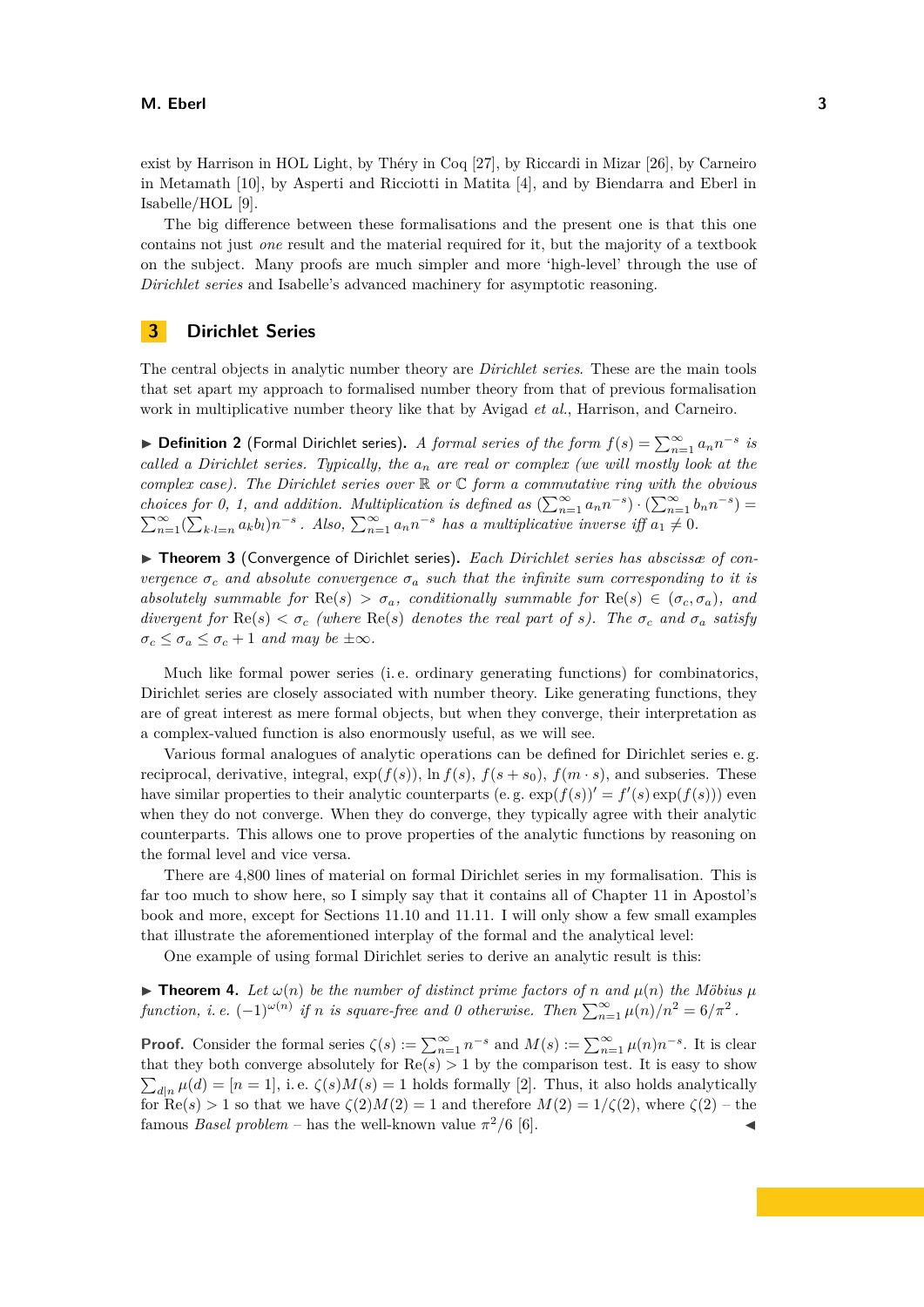<span id="page-3-0"></span>The following theorem allows us to transfer an analytic equality to the formal level:

▶ Theorem 5 (Uniqueness of Dirichlet series). Let  $f(s)$ ,  $g(s)$  be two formal Dirichlet series *whose abscissa of convergence is*  $\langle \infty, I \rangle$  *fithere exists a sequence*  $s_k$  *with*  $\text{Re}(s_k) \longrightarrow \infty$  *and*  $∀k. f(s_k) = g(s_k)$ , then  $f(s)$  and  $g(s)$  are equal as formal Dirichlet series.

**If** Remark 6. In Isabelle, the condition on the existence of the sequence  $s_k$  is replaced by the following equivalent and more concise formulation using *filters* [\[22\]](#page-18-2):

 $\exists_F s$  in Re going-to at-top.  $f(s) = g(s)$ 

The filter 'f going-to  $F'$  is the contravariant image of  $F$  under  $f$ , i.e. 'Re going-to at-top' describes the neighbourhood of complex numbers with 'sufficiently large' real part.

The ' $\exists_F x$  in *F*.  $P(x)$ ' notation stands for ' $P(x)$  holds frequently in *F*', i.e. the complement of *P* is not in the filter *F*. Less formally, one could say that *P*(*x*) holds 'again and again'. In the case of 'Re **going-to** at-top', this means that for any  $C \in \mathbb{R}$ , there exists an *s* with  $\text{Re}(s) \geq C$  for which the property is fulfilled.

▶ **Definition 7** (Truncation operator). For a Dirichlet series  $f(s) = \sum_{n=1}^{\infty} a_n n^{-s}$ , let  $T_m(f(s)) = \sum_{n=1}^m a_n n^{-s}$  *denote the m*-th order truncation of  $f(s)$ *. The result is a Dirichlet polynomial, i. e. a Dirichlet series with only finitely many non-zero coefficients.*

<span id="page-3-1"></span>▶ **Theorem 8.**  $f(s) = g(s) \longleftrightarrow \forall m$ .  $T_m(f(s)) = T_m(g(s))$ .

The following is an instance where these theorems are used to avoid a lot of complicated reasoning on the formal level by leveraging a result on the analytic level:

 $\triangleright$  **Theorem 9.** For any (not necessarily convergent) Dirichlet series  $f(s)$  and  $g(s)$ , we have  $\exp(f(s) + g(s)) = \exp(f(s)) \exp(g(s)).$ 

**Proof.** It is clear that the result holds analytically whenever the series converge, so if the series have a non-empty half-plane of convergence, they must be equal by Theorem [5.](#page-3-0) The question is how to show this if we do *not* know whether the series converge anywhere.

The key is to use Theorem [8](#page-3-1) together with  $T_m(\exp(h(s))) = T_m(\exp(T_m(h(s))))$ . This allows us to assume w. l. o. g. that the series in question are Dirichlet polynomials and therefore converge everywhere.

 $\triangleright$  Remark 10. This technique of showing an equality on Dirichlet series by showing that it holds for all Dirichlet polynomials works if the two sides of the equation in question are continuous functions w. r. t. the topology on formal Dirichlet series, i. e. each coefficient of the result only depends on finitely many coefficients of the input. The topological structure of Dirichlet series was not formalised yet, but this is a useful fact to keep in mind.

The following is another important theorem connecting a series with the function it defines that we will use later:

<span id="page-3-2"></span> $\triangleright$  **Theorem 11** (Pringsheim–Landau). Let  $f(s)$  be a Dirichlet series with non-negative real *coefficients and*  $\sigma_a \neq \pm \infty$ *. Then*  $f(s)$  *has a singularity at*  $\sigma_a$ *.* 

*Conversely, if*  $f(s)$  *has an an analytic continuation to some half-plane*  $\{s \mid \text{Re}(s) > c\}$ , *then*  $\sigma_a \leq c$ *. In particular, if*  $f(s)$  *is entire, the series must converge everywhere.*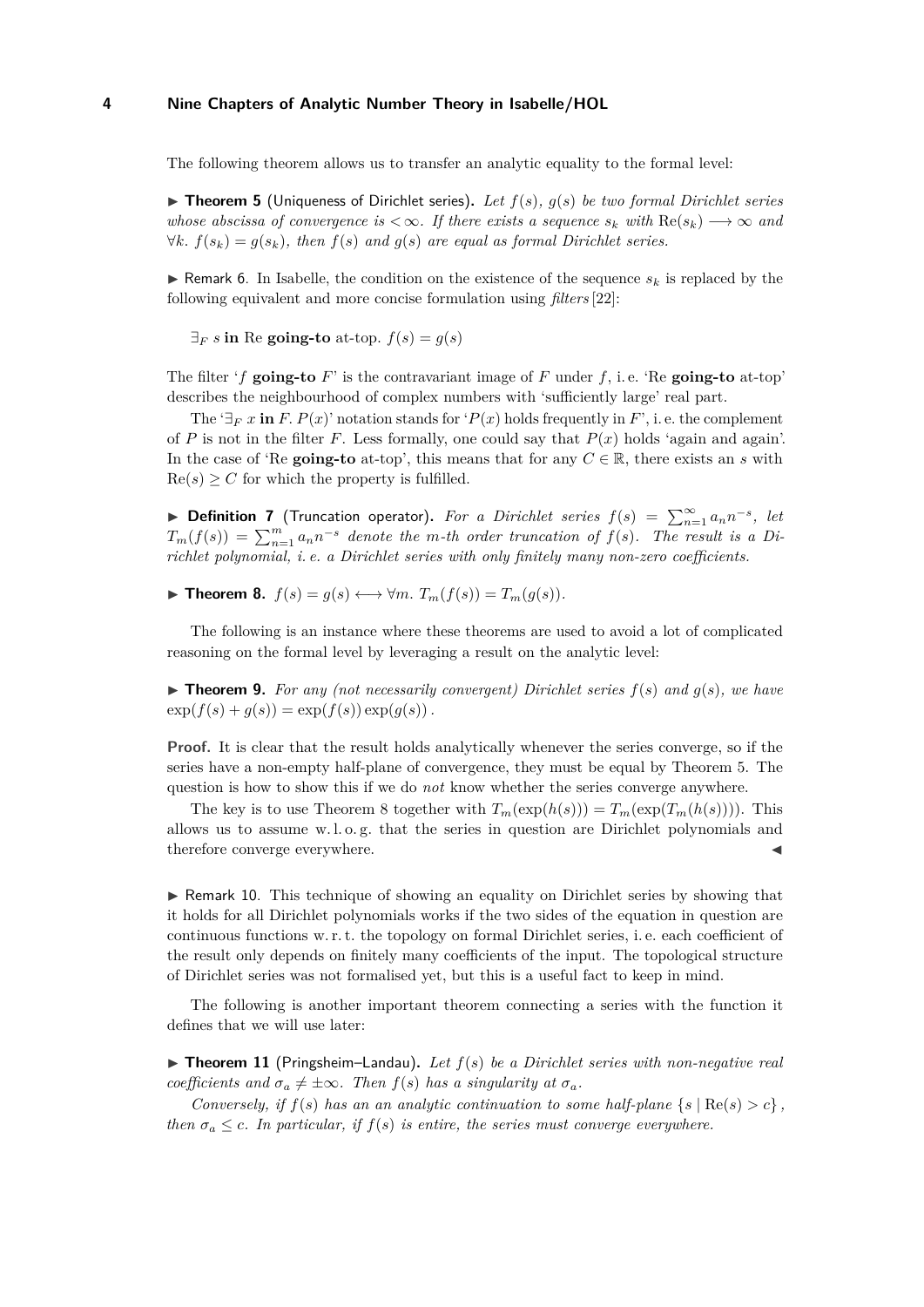# <span id="page-4-0"></span>**4 Characters of a Finite Abelian Group**

The next concept we shall explore is that of a *multiplicative character*, which will be needed to prove Dirichlet's theorem. For this section, let  $G = (G, \cdot, 1)$  be a finite abelian group.

 $\blacktriangleright$  **Definition 12** (Multiplicative character). *A character is a group homomorphism*  $\chi: G \to \mathbb{C}^{\times}$ , *i.e.*  $\chi(1) = 1$  *and*  $\chi(a \cdot b) = \chi(a)\chi(b)$  *for any*  $a, b \in G$ *. The character*  $\chi_0$  *that maps every element to* 1 *is called the principal character.*

For the necessary group theory, I use the HOL-Algebra library by Ballarin, which models a group as a record containing entries for the operation  $\cdot$ , the neutral element 1, and an explicit carrier set (which does not have to be the full type universe). The latter is necessary in HOL because notions such as subgroups cannot easily be expressed without explicit carrier sets. The fact that such a record indeed describes a group is then formalised as a *locale* [\[8\]](#page-17-16) called *group*, which fixes such a record and assumes that all the usual group axioms hold.

A character can then be defined as a locale that extends the *group* locale by fixing a function  $\chi$  ::  $\alpha \to \mathbb{C}$  (where  $\alpha$  is the type of the group elements) and assuming that the two homomorphism properties mentioned above hold for  $\chi$ . For convenience, I only assume  $\chi(1) \neq 0$  (from which  $\chi(1) = 1$  easily follows) and I additionally require  $\chi(x) = 0$  for any *x* not in the carrier of the group. The latter is to ensure *extensionality*, i. e. two characters are equal as HOL values iff they return the same result on every group element.

 $\triangleright$  **Definition 13** (Pontryagin dual group). *Denote the set of characters of G by*  $\widehat{G}$ . *Then*  $\widehat{G}$ *forms a group*  $\hat{G} := (\hat{G}, \cdot, \chi_0)$  *with point-wise multiplication and*  $\chi_0$  *as the identity. This group is called the Pontryagin dual group of G.*

<span id="page-4-1"></span> $\blacktriangleright$  **Theorem 14** (Number of characters).  $|\widehat{G}| = |G|$ 

In Isabelle, the proof is by induction on the subgroups of *G*, using a custom induction rule inspired by Apostol's proof. The idea here is to successively 'adjoin' elements, i. e. for a subgroup *H* and some  $x \in G \setminus H$ , we form  $\langle H; x \rangle$ , the subgroup generated by  $H \cup \{x\}$ :

<span id="page-4-2"></span>**Lemma 15** (Induction on a group). Let  $G = (G, \cdot, 1)$  be a group and H some subgroup of *G*. Let *P* be some property on groups. If  $P(H)$  holds and  $P(H')$  implies  $P(\langle H';x \rangle)$  for all *subgroups*  $H' \supseteq H$  *and all*  $x \in G \setminus H'$ , *then*  $P(G)$  *holds.* 

I use this to show a stronger version of Theorem [14](#page-4-1) that is just as easy to show:

▶ Theorem 16 (Number of character extensions). Let *H* be a subgroup of *G* and  $\chi$  ∈  $\hat{H}$ . Let

$$
C(G) := \{ \chi' \in \widehat{G} \mid \forall x \in H. \ \chi'(x) = \chi(x) \}
$$

*denote the set of characters on G that agree with*  $\chi$  *on H. Then*  $|C(G)| \cdot |H| = |G|$ , *i.e. there are precisely*  $|G|/|H|$  *ways to extend a character on H to a character on G*.

**Proof.** By straightforward induction according to Lemma [15,](#page-4-2) using the bijection

$$
f: C(\langle H';x \rangle) \to C(H') \times \{ z \in \mathbb{C} \mid z^n = 1 \}, \quad f(\chi) = (y \mapsto \chi(y), \chi(x))
$$

in the induction step.

Theorem [14](#page-4-1) follows directly by taking  $H = (\{1\}, \cdot, 1)$ . Another useful corollary is this:

► **Corollary 17.** *For any*  $x \neq 1$ *, there exists a*  $\chi \in \widehat{G}$  *such that*  $\chi(x) \neq 1$ *.*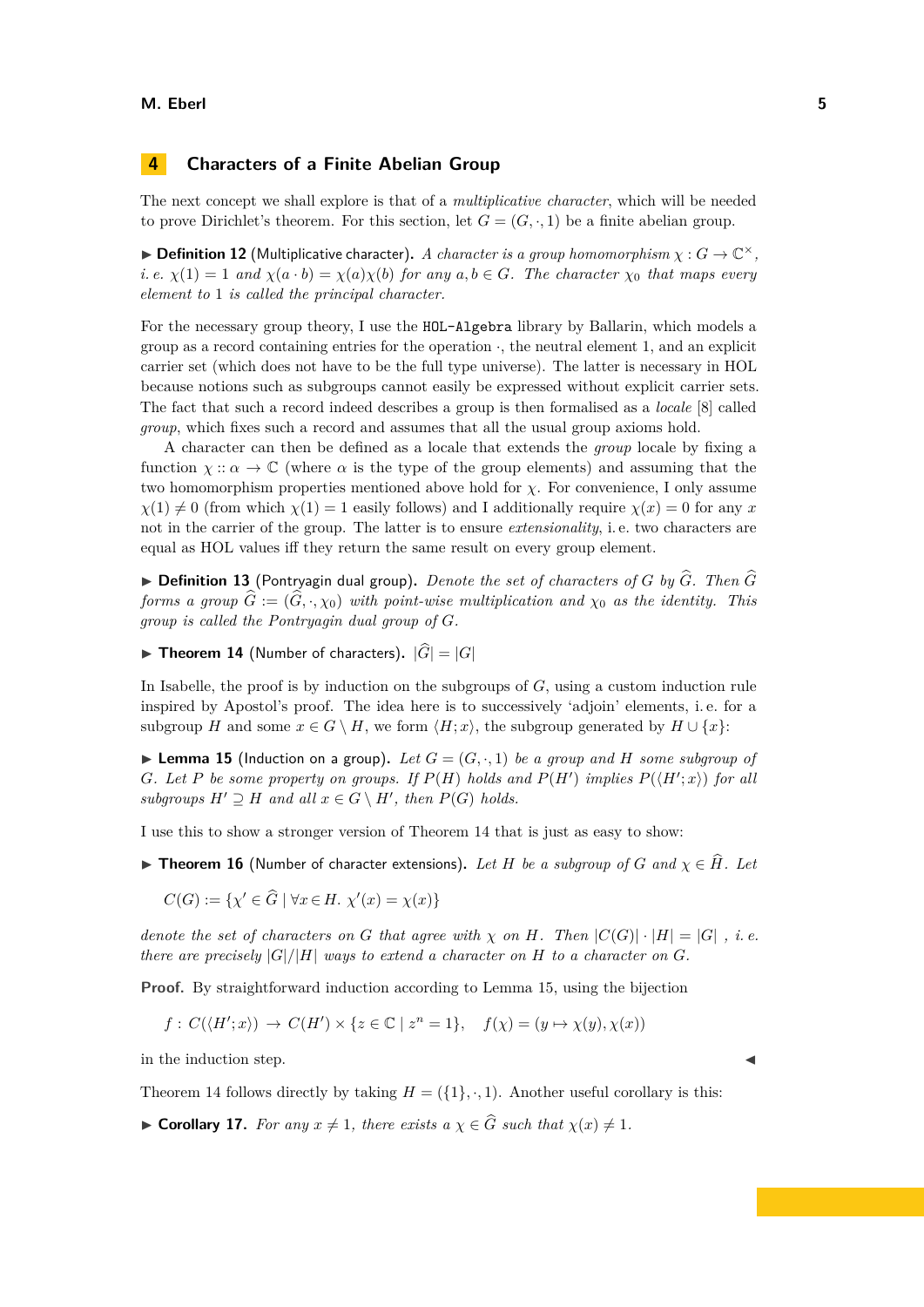With this, we can prove a nice property that Apostol does not cover at all:

▶ **Theorem 18** (Isomorphism to the double dual). *G is isomorphic to its double dual via the natural isomorphism*  $\nu : G \to \widehat{\widehat{G}}$ ,  $\nu(x) = (\chi \mapsto \chi(x))$ .

This isomorphism is useful for the next properties:

<span id="page-5-1"></span>**► Theorem 19** (Orthogonality relations). For any  $\chi$  ∈  $\widehat{G}$  resp.  $x$  ∈  $G$ *, we have:* 

<span id="page-5-2"></span>
$$
\sum_{x \in G} \chi(x) = \begin{cases}\n|G| & \text{if } \chi = \chi_0 \\
0 & \text{otherwise}\n\end{cases}
$$
\n(1)\n
$$
\sum_{\chi \in \widehat{G}} \chi(x) = \begin{cases}\n|G| & \text{if } x = 1 \\
0 & \text{otherwise}\n\end{cases}
$$
\n(2)

Apostol's proof for [\(1\)](#page-5-1) is very simple and straightforward to formalise. In order to show [\(2\)](#page-5-2) from [\(1\)](#page-5-1), Apostol represents the set of characters of *G* as a *character table* of *G*, i. e. a  $|G| \times |G|$  complex matrix. If we denote this matrix by *A*, [\(1\)](#page-5-1) shows that  $AA^* = nI$  (where  $A^*$ is the conjugate transpose of *A*). By simple linear algebra,  $A^*A = nI$  and thus [\(2\)](#page-5-2) follows.

Formalising this argument would have required importing Isabelle's linear algebra library and doing some tedious work to relate the matrix to the characters, so I chose another route: One *could* prove [\(2\)](#page-5-2) relatively easily using the same induction principle as before in about 70 lines, but the easiest way is to simply use Pontryagin duality: [\(2\)](#page-5-2) is, in fact, nothing but the dual of [\(1\)](#page-5-1), with  $\hat{G}$  for *G* and  $\nu(x)$  for *χ*. This requires only 6 lines of Isabelle code.

**► Definition 20** (Dirichlet character). *A Dirichlet character*  $\chi$  *for the modulus*  $m \in \mathbb{N}_{>1}$  *is a character of the multiplicative group of the residue ring* Z*/m*Z*. For convenience, χ is represented as a periodic function of type*  $\mathbb{N} \to \mathbb{C}$  *with period m, i.e.*  $\chi(k) = \chi(k \mod m)$ *.* 

 $\triangleright$  Remark 21. Apostol's and my treatment of characters are quite elementary. There is an alternative, more group-theoretic view on this: It is straightforward to show that  $G_1 \times G_2 \simeq G_1 \times G_2$  and that  $\hat{C}_n \simeq C_n$  for cyclic groups  $C_n$ . Together with the *Fundamental Theorem of Finite Abelian Groups*, this implies a stronger variant of Theorem [14,](#page-4-1) namely  $G \simeq G$ . However, unlike with  $G \simeq G$ , the isomorphism is not natural and establishing it indeed requires the Fundamental Theorem, which is currently not available in HOL-Algebra. Since the formal proofs that were presented in this section are still reasonably short, I do not think this is a big problem.

### <span id="page-5-0"></span>**5 The** *L* **Functions**

In this section, we will look at four functions from the class of *L* functions: Riemann's *ζ* function, Dirichlet's *L* function, Hurwitz's *ζ* function, and the periodic *ζ* function. These are all complex-valued functions that are defined by an infinite sum for  $Re(s) > 1$  and can be analytically or meromorphically continued to the entire complex plane.

 $\triangleright$  **Definition 22** (Riemann's  $\zeta$  function). For  $\text{Re}(s) > 1$ , the Riemann  $\zeta$  function is given by *the Dirichlet series*  $\zeta(s) = \sum_{n=1}^{\infty} n^{-s}$ .

 $\triangleright$  **Definition 23** (Dirichlet *L* functions). Let  $\chi$  be a Dirichlet character for the modulus  $m > 0$ . *Then*  $L(s, \chi)$  *is given by the Dirichlet series*  $L(s, \chi) = \sum_{n=1}^{\infty} \chi(n) n^{-s}$  *for*  $\text{Re}(s) > 1$  *if*  $\chi = \chi_0$ *and for*  $\text{Re}(s) > 0$  *if*  $\chi \neq \chi_0$ *.* 

<span id="page-5-3"></span>We immediately get the following properties for free from the Dirichlet series library: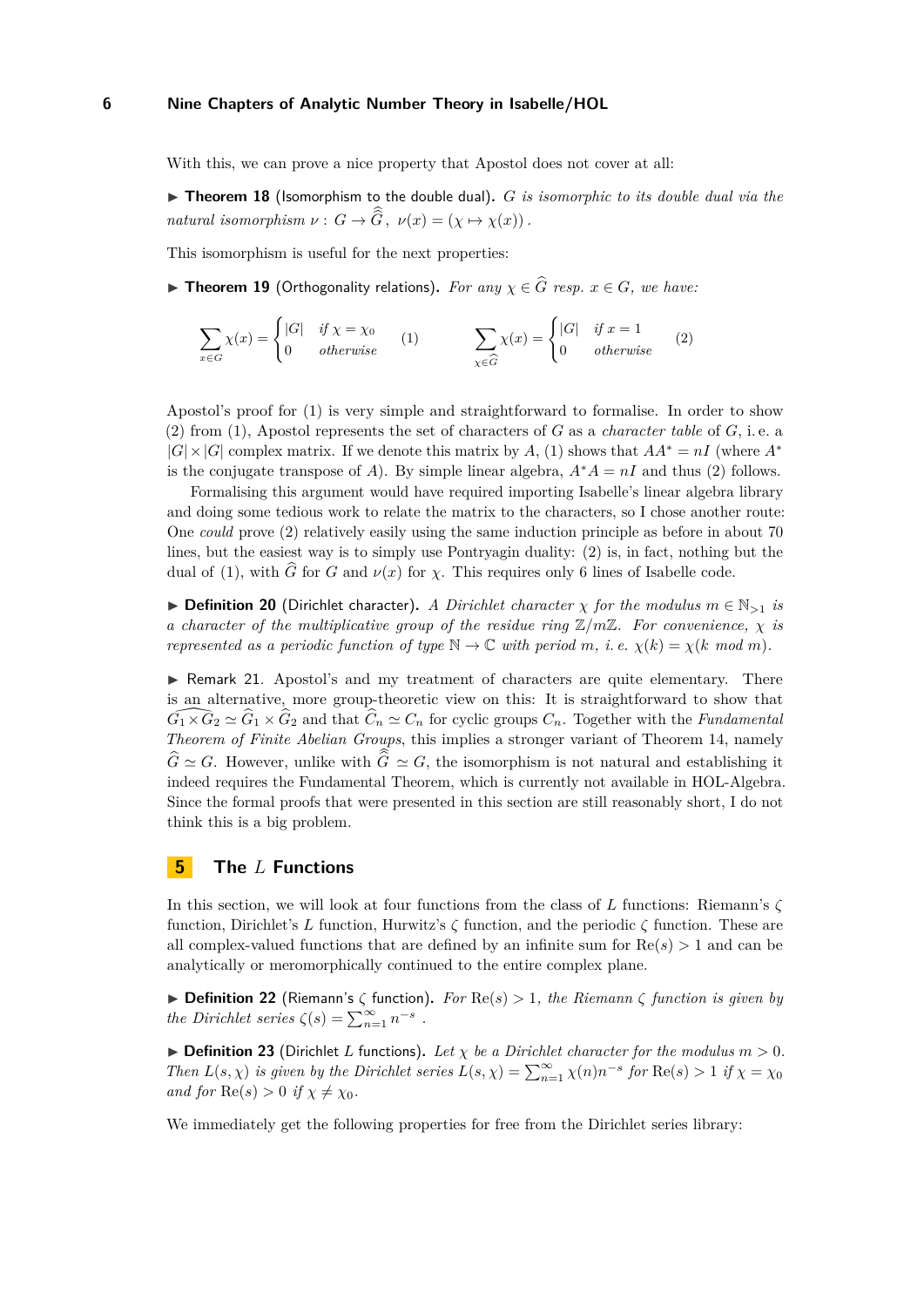**Findmark 1. Theorem 24.** *Let*  $\Lambda(n)$  *denote the von Mangoldt function. Then, if*  $\text{Re}(s) > 1$ :

$$
\zeta(s) = \prod_{p} \frac{1}{1 - p^{-s}} \qquad \qquad \zeta'(s) = -\sum_{n=1}^{\infty} \frac{\ln n}{n^s} \qquad \qquad \ln \zeta(s) = \sum_{n=2}^{\infty} \frac{\Lambda(n)}{\ln n \cdot n^s}
$$

$$
L(s, \chi) = \prod_{p} \frac{1}{1 - \chi(p)p^{-s}} \qquad L'(s, \chi) = -\sum_{n=1}^{\infty} \frac{\chi(n)\ln n}{n^s} \qquad \ln L(s, \chi) = \sum_{n=2}^{\infty} \frac{\chi(n)\Lambda(n)}{\ln n \cdot n^s}
$$

However,  $\zeta(s)$  and  $L(s, \chi)$  can be defined on a larger domain:

- **I Theorem 25** (Analytic continuation of  $\zeta(s)$  and  $L(s, \chi)$ ).
- **1.**  $\zeta(s)$  *can be continued to an analytic function on*  $\mathbb{C} \setminus \{1\}$  *with a simple pole at*  $s = 1$ *.*
- **2.** *For non-principal*  $\chi$ ,  $L(s, \chi)$  *can be continued to an entire function.*
- **3.** For  $\chi = \chi_0$ , we have  $L(s, \chi_0) = \zeta(s) \cdot \prod_{p|m} (1 p^{-s})$ , i.e.  $L(s, \chi_0)$  is equal to  $\zeta(s)$  up to *an entire factor and is therefore also analytic on*  $\mathbb{C} \setminus \{1\}$  *with a simple pole at*  $s = 1$ *.*

The difficult part here is to actually construct the analytic continuations. To do this uniformly and without duplication of work, Newman uses a generalisation of  $\zeta(s)$ :

**► Definition 26** (Hurwitz's  $\zeta$  function). Let  $a \in \mathbb{R}_{>0}$  and  $\text{Re}(s) > 1$ . Then  $\zeta(s, a)$  is given by *the (non-Dirichlet) series*  $\zeta(s, a) = \sum_{n=0}^{\infty} (n+a)^{-s}$ .

Apostol only considers  $\zeta(s, a)$  for  $a \in (0, 1]$  since some results only hold for  $a \le 1$  and the case of  $a > 1$  can be reduced to  $a \in (0, 1]$ . It is, however, useful to allow also  $a > 1 - e$ . g. in Newman's proof of the PNT, as noted already by Harrison [\[20\]](#page-17-10).

 $\triangleright$  Claim 27.  $\zeta(s, a)$  can be continued analytically to  $\mathbb{C} \setminus \{1\}$  with a simple pole at  $s = 1$ . Both Riemann's *ζ* function and the Dirichlet *L* functions can easily be expressed in terms of  $\zeta(s, a)$ , so that a continuation for Hurwitz's  $\zeta$  also yields continuations for the other two [\[2\]](#page-17-6).

The main question now is therefore how to construct the continuation of  $\zeta(s, a)$ .

### <span id="page-6-1"></span>**5.1 Analytic Continuation of Hurwitz's** *ζ* **Function**

Apostol constructs the continuation using an integral along an infinite contour. I did formalise this eventually (see Theorem [36\)](#page-9-0), but when I first defined  $\zeta(s, a)$  in Isabelle, this approach seemed quite daunting to me, so I chose another route that seems to be folklore [\[2,](#page-17-6) [24\]](#page-18-3) and that I discovered independently: Since  $\zeta(s, a)$  is defined for  $\text{Re}(s) > 1$  by an infinite sum  $\sum_{n=0}^{\infty} (n+a)^{-s}$  and the corresponding improper integral  $\int_{0}^{\infty} (x+a)^{-s} dx$  is easy to compute, the Euler–MacLaurin summation formula [\[14\]](#page-17-17) suggests itself. Applying it, we obtain

<span id="page-6-0"></span>
$$
\sum_{n=0}^{\infty} (s+a)^{-n} - \frac{a^{1-s}}{s-1} = \frac{a^{-s}}{2} + \sum_{i=1}^{N} \frac{B_{2i}}{(2i)!} a^{-s-2i+1} s^{\overline{2i-1}} + \frac{(-1)^{2N} s^{\overline{2N+1}}}{(2N+1)!} \int_{0}^{\infty} P_{2N+1}(t) \cdot (t+a)^{-s-2N-1} dt \tag{3}
$$

where  $s^k$  denotes the rising factorial,  $B_k$  is the *k*-th Bernoulli number, and  $P_k(t)$  is the periodic version of the Bernoulli polynomial  $B_k(t)$ , i.e.  $P_k(t) = B_k(t - |t|)$ .

The right-hand side is now actually analytic on a larger domain: all terms except the last one are clearly entire functions in *s*; the only non-obvious term is the integral in the last summand. Leibniz's rule shows that the definite integral  $\int_0^b$  is analytic in *s*, and an integral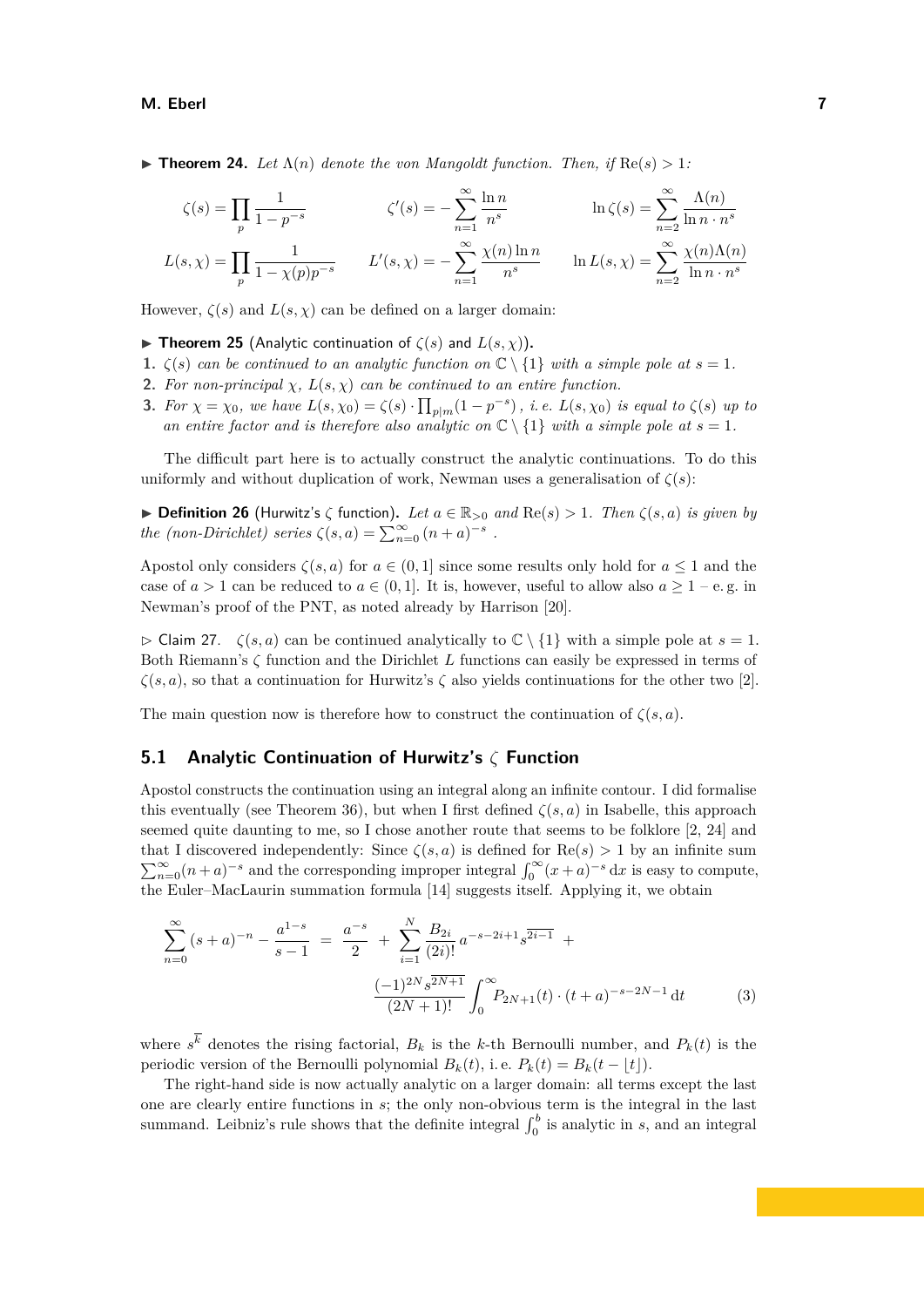version of the Weierstraß *M*-test then shows that the improper integral  $\int_0^\infty$  is uniformly convergent and therefore analytic in *s* for  $Re(s) > -2N$ .

Let us write  $prezeta_N(s, a)$  for the right-hand side. This is then a function in *s* that is analytic for  $\text{Re}(s) > -2N$  and that also fulfils

$$
\text{prezeta}_N(s,a) = \sum_{n=0}^\infty (s+a)^{-n} - \frac{a^{1-s}}{s-1} \qquad \text{for $\text{Re}(s) > 1$ }.
$$

This means that two functions  $prezeta_M$  and  $prezeta_N$  will always agree on  $\text{Re}(s) > 1$ , and by analytic continuation they will then also agree on their entire domain, i. e. for all *s* with  $\text{Re}(s) > -2 \max(M, N)$ . We can therefore define a full analytic continuation to all of  $\mathbb{C}$  by choosing  $N$  'big enough' for each input, i.e. we define:

$$
\text{prezeta}(s, a) := \text{prezeta}_{\max(0, 1 - \lceil \text{Re}(s)/2 \rceil)}(s, a)
$$

This function is entire and agrees with any of the  $prezeta<sub>N</sub>(s, a)$  for all *s* with Re(*s*) *>* −2*N*. Thus, it is an analytic continuation of the left-hand side of [\(3\)](#page-6-0) so that we can simply define

$$
\zeta(s, a) := \text{prezeta}(s, a) + \frac{a^{1-s}}{s-1}
$$

to obtain the Hurwitz  $\zeta$  function on all of  $\mathbb{C} \setminus \{1\}$ . For convenience, I choose  $\zeta(1, a) = 0$  as is often done in HOL-based systems (cf.  $\Gamma(-n)$  for  $n \in \mathbb{N}$  in Isabelle/HOL and HOL Light). The advantage of the Euler–MacLaurin approach is that it is simple to implement because all of the 'heavy lifting' has already been done in the AFP entry on the Euler–MacLaurin formula.

Various basic properties of the Hurwitz and Riemann *ζ* functions then follow in a straightforward way, of which I show some notable ones here:

**If Theorem 28** (Special values of  $\zeta$ ). For any  $n \in \mathbb{N}_{\geq 0}$ , we have:

$$
\zeta(a,-n) = -\frac{B_{n+1}(a)}{n+1} \qquad \zeta(-n) = -\frac{B_{n+1}}{n+1} \qquad \zeta(2n) = \frac{(-1)^{n+1} \cdot B_{2n} \cdot (2\pi)^{2n}}{2(2n)!}
$$

where  $B_n = B_n(1)$  are the Bernoulli numbers with  $B_1 = \frac{1}{2}$ . In particular, this implies the *famous*  $\zeta(-1) = -\frac{1}{12}$  *and the Basel problem*  $\zeta(2) = \pi^2/6$ *.* 

<span id="page-7-0"></span>**► Theorem 29** (Integral representation for  $\zeta(s, a)$ ). For any *s* with Re(*s*) > 1, we have:

$$
\Gamma(s)\zeta(s,a) = \int_0^\infty \frac{t^{s-1}e^{-at}}{1 - e^{-t}} dt
$$

# **5.2 The Non-Vanishing of**  $\zeta(s)$  and  $L(s, \chi)$  for  $Re(s) = 1$

The following is a core ingredient in the Prime Number Theorem and Dirichlet's Theorem:

<span id="page-7-1"></span>**Find Theorem 30.** *For any s with*  $\text{Re}(s) \geq 1$ *, we have*  $\zeta(s) \neq 0$  *and*  $L(s, \chi) \neq 0$ *.* 

The case of  $\text{Re}(s) > 1$  is a simple consequence of the Euler product formula for  $\zeta(s)$  and  $L(s, \chi)$  (cf. Theorem [24\)](#page-5-3); the difficult part is the case Re $(s) = 1$ . For this, I formalised the very simple proof presented by Newman [\[25\]](#page-18-4), whose key ingredient is the aforementioned Pringsheim–Landau theorem (see Theorem [11\)](#page-3-2). This proof is stunningly short and its high-level reasoning translates well to Isabelle/HOL now that a library of Dirichlet series is available. The gain is most striking for the Dirichlet *L* function, where Apostol's proof only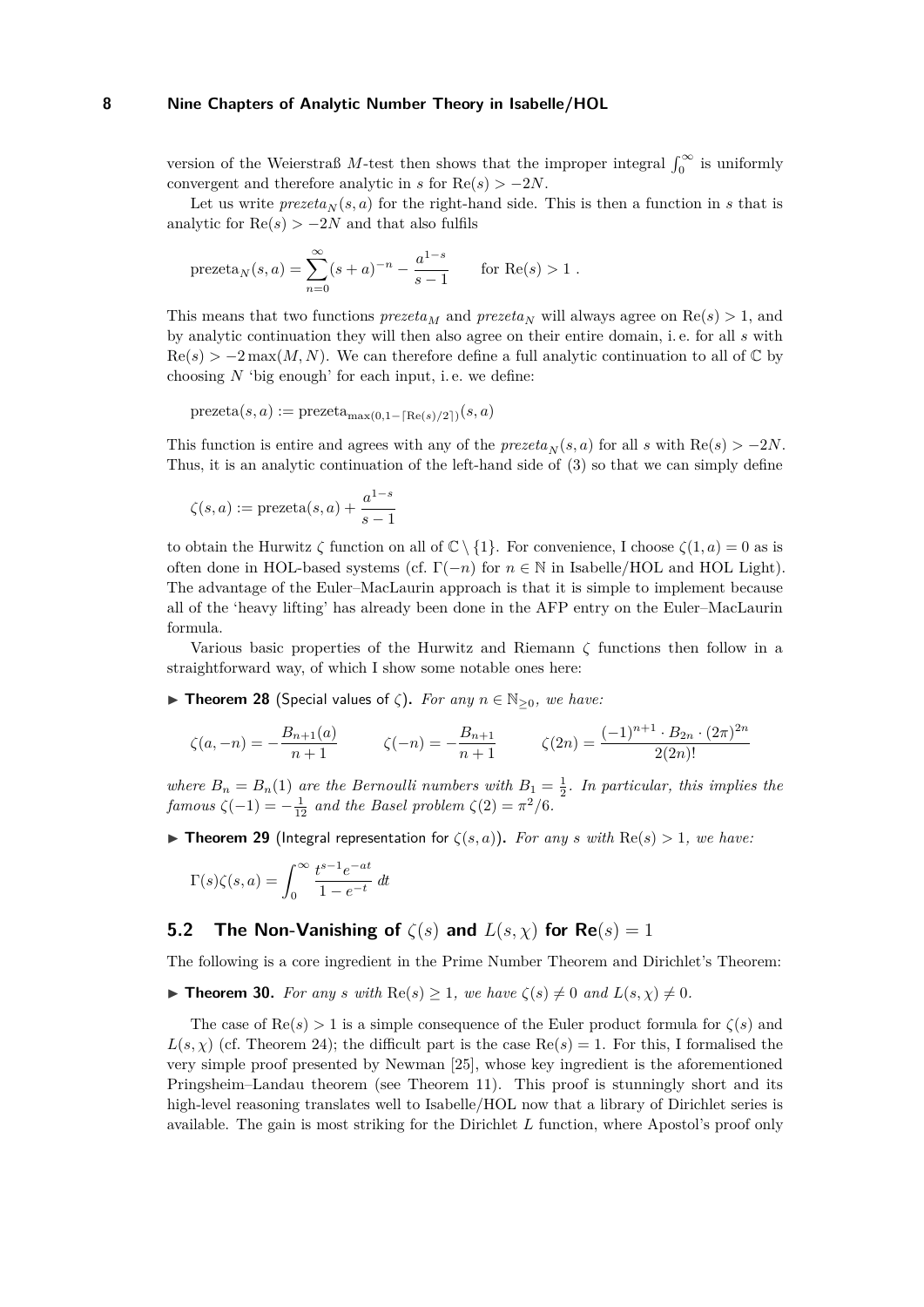treats the case of  $s = 1$ , and even that proof is still more complicated than Newman's and involves lengthy complicated 'Big-O' reasoning. Indeed, in a first version of the formalisation, I formalised Apostol's proof, but it was considerably longer and messier than the new version – with the added bonus that the new one is also more general.

Harrison also only proves  $L(1,\chi) \neq 0$  – indeed, he does not define  $L(s,\chi)$  at all; he defines only  $L(1, \chi)$  since that is all that is required for Dirichlet's theorem. Despite this and the much higher verbosity of structured Isabelle proofs compared to HOL Light,his proof is longer than mine. The reason for this is that his proof is very elementary and uses very little library material while mine builds on a large library of Dirichlet series. However, I think that the comparison is still not entirely unjustified since all of this material is sufficiently general to be called 'library material' (as opposed to technical lemmas specifically designed for this one proof), and building sufficiently large and general libraries to make proofs like this cleaner and easier is, after all, one of our goals in formalisation.

#### **5.3 Hurwitz's Formula**

More as a challenge to myself and the Isabelle libraries, I chose to formalise another non-trivial property of the  $\zeta$  functions:

**Figure 11** (Reflection formula for  $\zeta(s)$ ). For  $s \notin \{0, 1\}$ , we have:

$$
\frac{1}{\Gamma(s)} \cdot \zeta(1-s) = 2(2\pi)^{-s} \cos(\pi s/2) \zeta(s)
$$

*Note that while*  $\Gamma(s)$  *has poles at*  $s \in \mathbb{Z}_{\leq 0}$ *, its reciprocal*  $1/\Gamma(s)$  *is entire, so the formula holds even for*  $s \in \mathbb{Z}_{\leq 0}$ *.* 

<span id="page-8-0"></span>This formula is a corollary of a more general one for *ζ*(*s, a*) known as *Hurwitz's formula*:

▶ **Theorem 32** (Hurwitz's formula). Let  $a \in (0,1)$  and  $s \in \mathbb{C} \setminus \{0\}$  with  $a \neq 1 \vee s \neq 1$ . Then:

$$
\frac{1}{\Gamma(s)} \cdot \zeta(1-s, a) = (2\pi)^{-s} (i^{-s} F(s, a) + i^{s} F(s, -a))
$$

Here,  $F(s, a)$  is the *periodic*  $\zeta$  *function*, which we still have to define:

 $\triangleright$  **Definition 33** (Periodic  $\zeta$  function). For  $\text{Re}(s) > 1$ , the periodic  $\zeta$  function  $F(s, a)$  is given *by the Dirichlet series*  $F(s, a) = \sum_{n=1}^{\infty} e^{2i\pi na} n^{-s}$ .

 $\triangleright$  Claim 34. *F*(*s, a*) is called *periodic* because  $F(s, a + n) = F(s, a)$  for any integer *n*. For non-integer *a*, the above series converges for  $\text{Re}(s) > 0$  and can be continued to an entire function. For integer  $a$ , it is simply the Riemann  $\zeta$  function.

Apostol does not discuss the analytic continuation of  $F(s, a)$  at all, but it seemed useful to me to do this nonetheless. The strategy I used to construct the continuation of  $F(s, a)$  for non-integer *a* is somewhat interesting: Theorem [32](#page-8-0) can be rearranged to give a formula that expresses  $F(s, a)$  in terms of  $\zeta(1-s, a)$  and  $\zeta(1-s, 1-a)$ :

<span id="page-8-1"></span>▶ **Theorem 35.** *Let*  $a \in (0,1)$  *and*  $s \in \mathbb{C} \setminus \mathbb{N}$ *. Then:* 

$$
F(s, a) = i(2\pi)^{s-1} \Gamma(1-s) \left(i^{-s} \zeta(1-s, a) - i^s \zeta(1-s, 1-a)\right)
$$

We therefore proceed like this (assuming w.l.o.g.  $a \in (0,1)$ ):

**1.** Show Theorem [32](#page-8-0) for  $Re(s) > 1$  (where *F* is simply given by its Dirichlet series).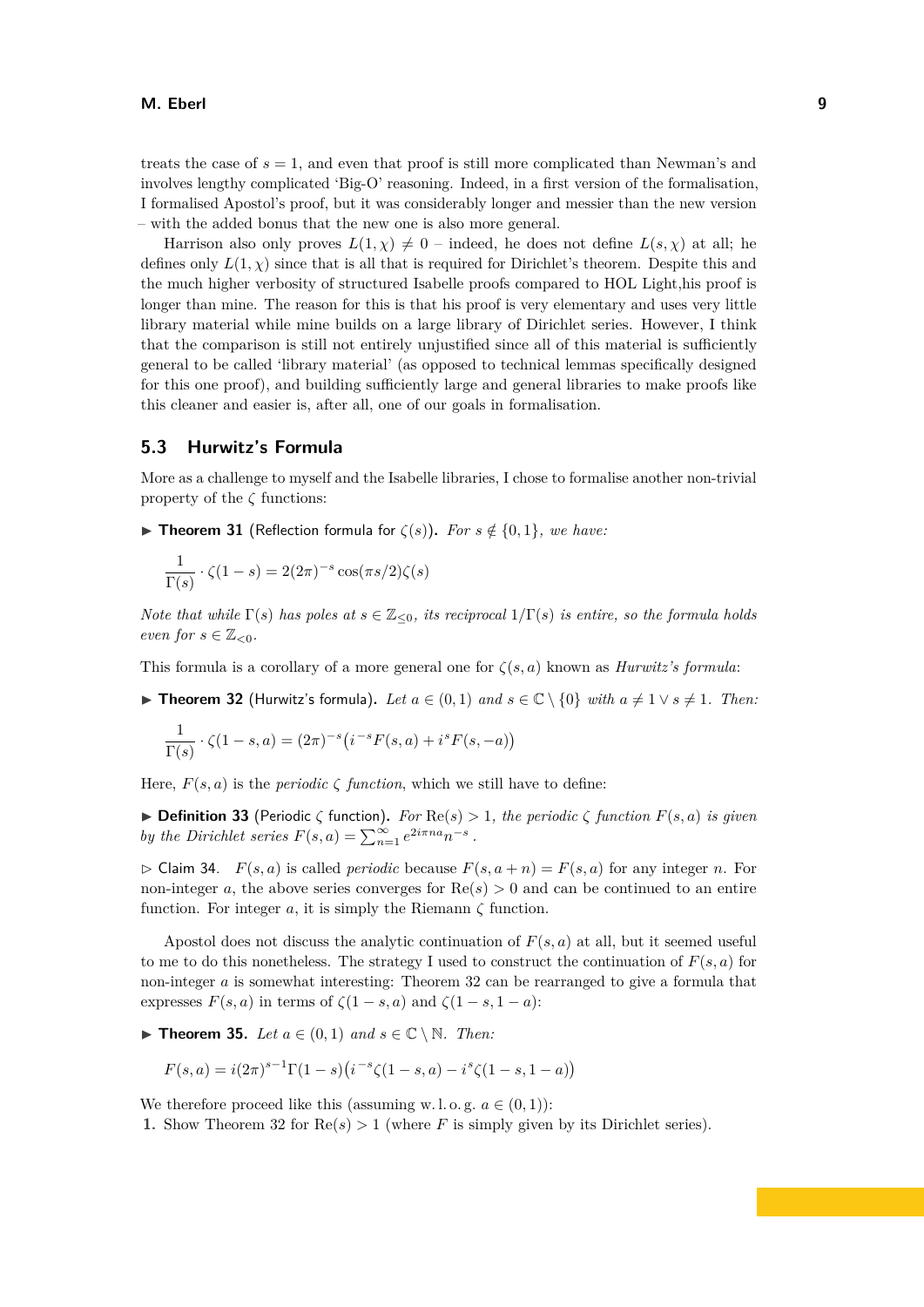<span id="page-9-1"></span>

**Figure 1** Apostol's integration contour and my modified version for proving Hurwitz's formula  $(\varepsilon < 2\pi)$ . The black dots are the poles of the integrand; the thick black line is its branch cut. Note that in both cases, the line segments of the contour lie *on* the real axis despite the small gap in the illustration.

- **2.** Use this to show Theorem [35](#page-8-1) for  $Re(s) > 1$ .
- **3.** Use the right-hand side of Theorem [35](#page-8-1) as the definition of  $F(s, a)$  for  $s \notin \mathbb{N}$ . Compatibility with the Dirichlet series definition follows by analytic continuation.
- **4.** Since the Dirichlet series definition covers  $\text{Re}(s) > 0$  and the new definition covers  $\mathbb{C} \setminus \mathbb{N}$ , the only point left is  $s = 0$ , which is a removable singularity that can be eliminated via

$$
F(0, a) := \lim_{s \to 0} F(s, a) = \frac{i}{2\pi} \left( \text{prezeta}(1, a) - \text{prezeta}(1, 1 - a) + \ln(1 - q) - \ln q \right) - \frac{1}{2}.
$$

**5.** Extend the validity of Theorems [32](#page-8-0) and [35](#page-8-1) to their full domains by analytic continuation.

The only difficult part here is the first step, which we shall look at now. First of all, we require the contour integral representation for  $\zeta(s, a)$  mentioned in Section [5.1:](#page-6-1)

<span id="page-9-0"></span>▶ **Theorem 36.** *For any*  $s \in \mathbb{C} \setminus \{1\}$ *, we have* 

$$
\zeta(s, a) = \frac{\Gamma(1 - s)}{2i\pi} \int_{\square} \frac{z^{s-1}e^{az}}{1 - e^z} dz \qquad \text{where } \square = \boxed{\frac{2i\pi}{\sqrt{\pi}}}^{\text{Im } \square} = 0
$$

*if the inner circle has radius*  $\varepsilon < 2\pi$ *. This continues*  $\zeta(s, a)$  *analytically to*  $\mathbb{C} \setminus \{1\}$ *.* 

**Proof.** Due to analytic continuation, we can assume  $Re(s) > 1$  w.l. o. g. By homotopy, all contours with a radius  $\varepsilon < 2\pi$  yield the same result. Letting  $\varepsilon \to 0$ , the contribution of the circle vanishes and the  $\int_{\Theta}$  becomes the  $\int_{0}^{\infty}$  from Theorem [29.](#page-7-0)

<span id="page-9-2"></span>► Remark 37. Note that in order to even state this theorem formally, one needs to make the limit inherent in this 'improper contour integral' explicit. I chose to decompose the integral as  $\int_{\Box} = \int_{\Box} - \int_{\Box}$ . The two line segments can then be written as Lebesgue integrals  $\int_0^{-\infty}$ , leaving only two finite circular arcs as the remainder. There is yet another subtlety hidden in this integral that will be discussed in Section [5.3.1.](#page-10-0)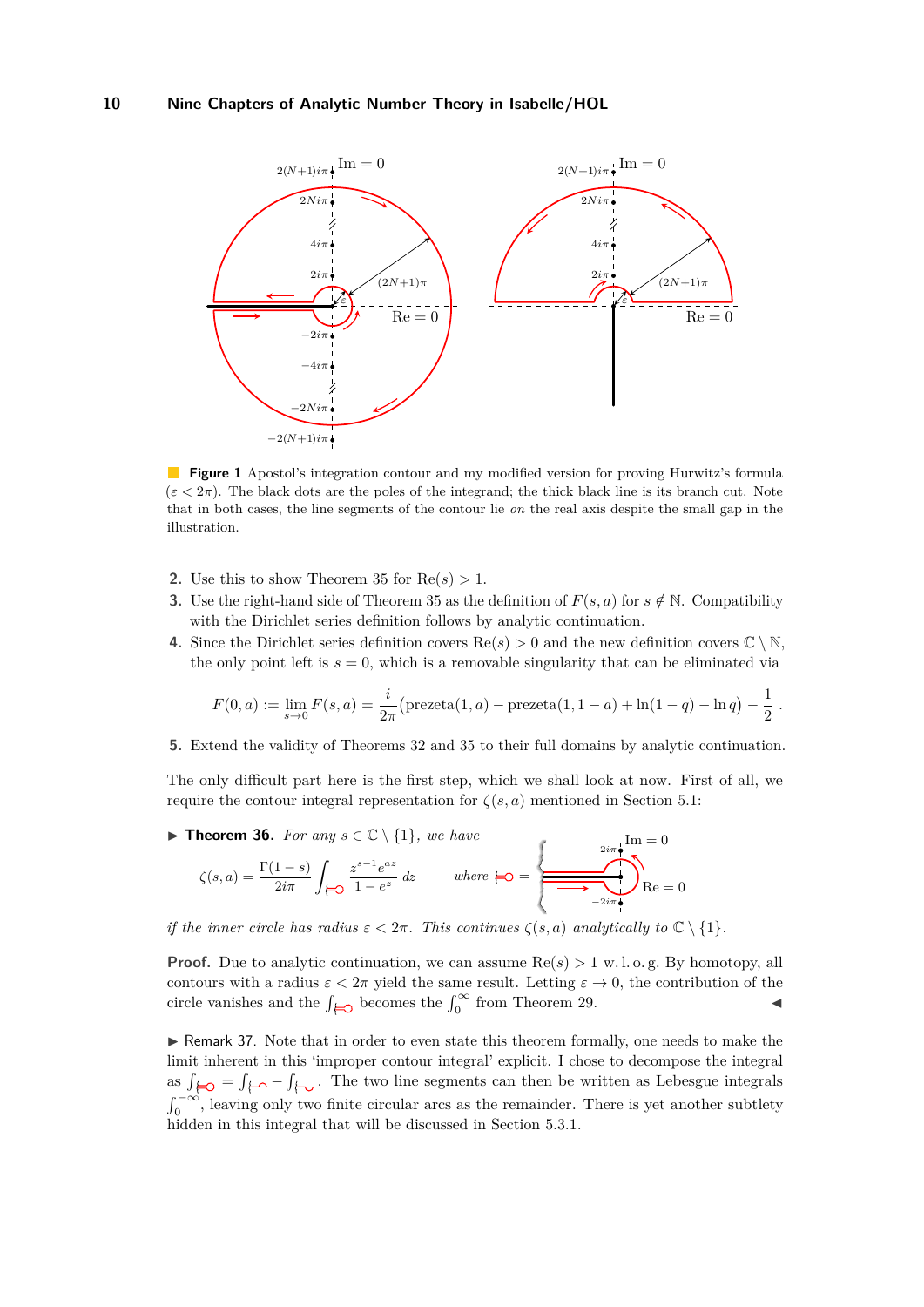The proof of Hurwitz's formula for  $Re(s) > 1$  then proceeds by computing this contour integral in a different way using the Residue Theorem. To do this, we first need to approximate it by an integral over a *finite* contour  $C_{N,\varepsilon}$  such that  $\int_{C_{N,\varepsilon}} \longrightarrow \int_{\mathcal{L}_{\mathcal{O}}}$  as  $N \to \infty$ . Figure [1](#page-9-1) shows Apostol's choice for  $C_{N,\varepsilon}$ . Applying the Residue Theorem to this, we get

<span id="page-10-1"></span>
$$
\frac{1}{2i\pi} \int_{C_{N,\varepsilon}} \frac{z^{-s} e^{az}}{1 - e^z} dz = \sum_{z_0} \text{ind}_{C_{N,\varepsilon}}(z_0) \operatorname{Res}_{z = z_0} \frac{z^{-s} e^{az}}{1 - e^z}
$$
(4)

where the sum on the right-hand side extends over all the singularities of the integrand (represented by black dots in Figure [1\)](#page-9-1). We can now let  $N \to \infty$  so that the contribution of the outer circle vanishes. The integral on the left-hand side is then simply a  $\int_{\mathcal{L}}$ , which is equal to *ζ*(*s, a*)*/*Γ(*s*) by Theorem [36,](#page-9-0) and winding number on the right-hand side −1 for every nonzero pole  $z_0$ . Evaluating this sum, we find that it indeed equals  $\frac{i^{-s}}{(2\pi)}$  $\frac{i^{-s}}{(2\pi)^s}F(s,a)+\frac{i^{s}}{(2\pi)^s}$  $\frac{i^{s}}{(2\pi)^{s}}F(s,-a),$ which concludes the proof of Hurwitz's formula for  $Re(s) > 1$ .

The formalisation of the proof was fairly routine. It is, however, quite large and tedious, containing almost 1,000 lines of proof code compared to 6.5 pages in Newman's book (both including the proof of Theorem [36\)](#page-9-0). This seems to be a common pattern in Isabelle proofs using the Residue Theorem and it is likely due to the many side conditions that need to be shown, many of which are of geometric nature and thus much easier to explain to a human than to a theorem prover. Side conditions like the analyticity of the integrand, on the other hand, can be solved mostly automatically using Isabelle's general-purpose automation together with specialised theorem collections like analytic\_intros.

Some aspects of the formal proofs of these statements deserve more attention, and we will discuss them now.

### <span id="page-10-0"></span>**5.3.1 Branch Cuts**

In both theorems, the term  $z^{-s}$  is a multi-valued function. It is defined in Isabelle as  $e^{-s \ln z}$ where ln is the standard branch of the logarithm, which has a branch cut on the negative real axis. The two lines of Apostol's contour lie directly on this cut, taking different branches of the logarithm (indeed, if they did not, they would simply cancel each other). This makes sense formally when considering the integrand as a multi-valued function in the sense of a Riemann surface, but we do not have any of this analytic machinery in Isabelle.

My first idea to circumvent this problem was to resort to some kind of limiting argument by placing the two horizontal lines not directly on the real axis, but some  $\varepsilon$  above (resp. below) it. However, this would likely have been a very tedious argument to do in Isabelle. I therefore decided to again cut the contour into two halves, similarly to Remark [37.](#page-9-2) When their integrals are added together, we recover Apostol's contour integral. Due to symmetry, it is actually again enough to look at the upper half (cf. the right part of Figure [1\)](#page-9-1), as the lower one follows by conjugation.

For this upper contour  $\bigcirc$ , we can now integrate over the same branch of the logarithm everywhere. In order to avoid the branch cut of the standard logarithm, I use a different branch  $\tilde{\ln} z := \ln(-iz) + \frac{1}{2}i\pi$ , whose branch cut lies on the negative imaginary axis, safely away from our contour. I also reversed the contour so that the winding numbers are all 1.

### **5.3.2 Homotopy**

The proof of Theorem [36](#page-9-0) uses the fact that the integral along  $\Longleftrightarrow$  is invariant for all radii  $\varepsilon < \pi$ . This is because all of these contours are homotopic, i.e. they can be continuously deformed into one another without crossing any of the singularities of the integrand. However,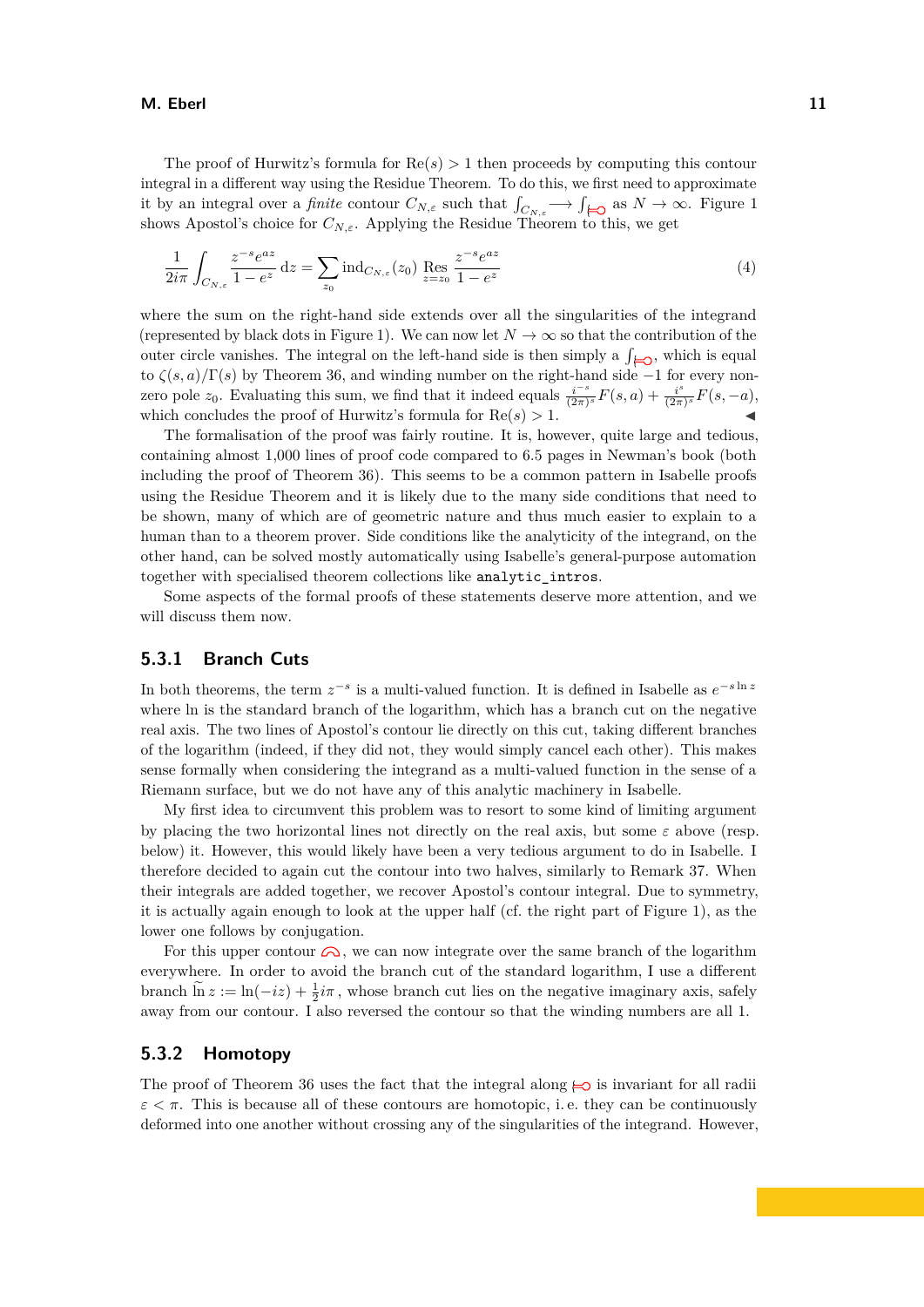proving that this is the case turned out to be very tedious in Isabelle because there are almost no library theorems that help showing that two composite paths are homotopic.

I circumvented this problem in the following way: First of all, I restricted myself to  $\varepsilon < \pi$ <sup>[3](#page-11-1)</sup>. Next, since the line segments extending from  $-\pi$  to  $-\infty$  are the same for all  $\varepsilon$ , we can ignore them and focus on the finite subcontour  $\Rightarrow$ . It can be seen that  $\int_{\mathbb{R}^2} - \int_{\mathbb{R}^2} - \int_{\mathbb{R}^2}$ .

By symmetry, it is enough to show that  $\int_{\infty}$  is invariant under changes of  $\varepsilon$ . This, on the other hand, is actually a corollary of [\(4\)](#page-10-1): If we let  $N := 0$ , the sum on the right-hand side vanishes so that we get  $\int_{C_{0,\varepsilon}} = \int_{\Omega} = 0$  for all  $\varepsilon$ . Since  $\int_{\Omega} = \int_{\Omega} - \int_{\Omega} = -\int_{\Omega}$  and (a half circle of radius  $\pi$ ) is independent of  $\varepsilon$ , it follows that  $\int_{\mathbb{R}^n}$  is indeed the same for all  $\varepsilon$ .

Effectively, this replaces the homotopy argument (which is intuitively obvious for humans and not mentioned at all by Apostol) with a much 'heavier' invocation of the Residue Theorem – but since we already applied the Residue Theorem anyway, all that work is already done.

### **5.3.3 Winding Numbers**

The evaluation of the winding numbers  $\text{ind}_{C_{N,\varepsilon}}(z_0)$  is also easy for a human: the contour  $C_{N,\varepsilon} = \bigcirc$  *clearly* winds counter-clockwise once around each pole  $2ni\pi$  with  $0 < n < N$ , and all the other poles are *clearly* completely outside the contour. Proving these things in a theorem prover, on the other hand, is notoriously difficult [\[20\]](#page-17-10), especially for a more complicated contour like this.

To show that the poles outside the contour really do lie outside (i. e. have winding number 0), I use simple geometric arguments: for the branch cut on the negative imaginary axis, one can draw a vertical line from each point to  $-i\infty$  without crossing  $C_{N,\varepsilon}$ , so the winding number for these points must be 0. Moreover,  $C_{N,\varepsilon}$  is contained in a ball of radius  $(2N+1)\pi$ , which is a convex set that does not contain any of the poles with  $n > N$ . Thus, these poles must also have winding number 0.

The more difficult part is to show that the winding number for the points inside the contour is 1. Geometric arguments for this are difficult. One approach would be to show that the contour is a closed simple curve (which implies that the winding number must be either -1, 0, or 1) and then weigh the contributions of the four different parts of the curve to show that the overall value must be positive, thus 1. However, to avoid having to do this work, I instead use Li's framework for computing winding numbers in Isabelle [\[23\]](#page-18-5). It is based on computing Cauchy indices and comes with some setup to handle combinations of line segments and circular arcs almost automatically, allowing me to prove that the winding numbers are 1 with a mere 18 lines of proof code.

### <span id="page-11-0"></span>**6 The Prime Number Theorem**

The formal statement of the PNT is simply the asymptotic estimate  $\pi(x) \sim x \ln x$ , where  $\pi(x)$  is the number of prime numbers  $\leq x$ . I will now explain, in a high-level way, how the formalised proof works. First of all, let us define the following functions related to primes:

<span id="page-11-1"></span><sup>&</sup>lt;sup>3</sup> This restriction could easily be lifted by allowing arbitrary radii in [\(4\)](#page-10-1) instead of just  $(2N + 1)\pi$ .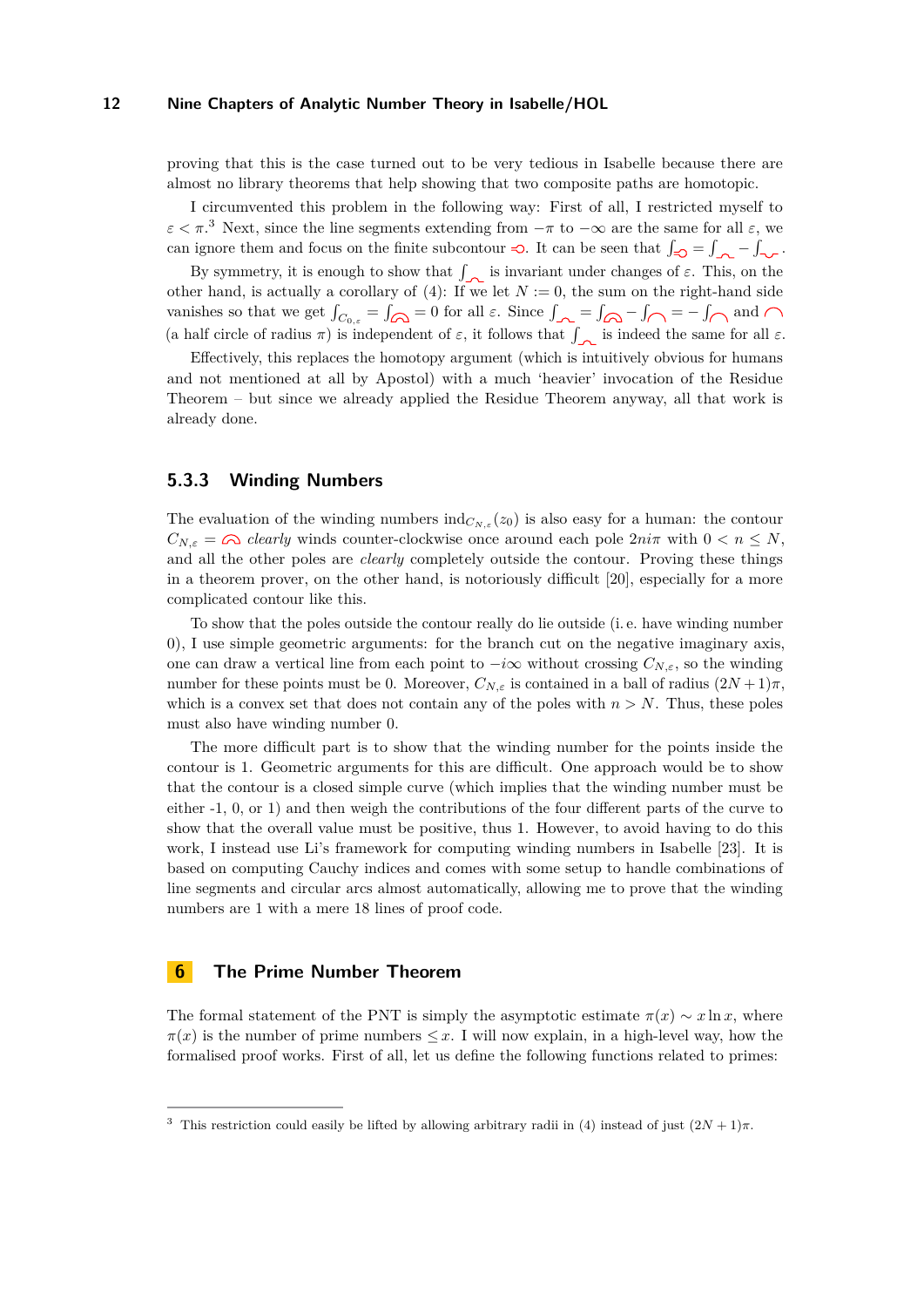<span id="page-12-0"></span>

**Figure 2** Newman's integration contour in his proof of Ingham's Tauberian theorem and Harrison's modified version. The dot in the middle is the pole of the integrand at the origin.

#### ▶ Definition 38.

$$
\pi(x) = \sum_{p \le x} 1 = |\{p \mid p \text{ prime} \land p \le x\}| \qquad p_n = \text{the } n\text{-th prime number } (p_0 = 2)
$$

$$
\vartheta(x) = \sum_{p \le x} \ln p \qquad \qquad \mathfrak{M}(x) = \sum_{p \le x} \ln p/p
$$

$$
\psi(x) = \sum_{n \le x} \Lambda(n) = \sum_{p \le x} \ln p \qquad \qquad M(x) = \sum_{n \le x} \mu(n)
$$

 $\pi(x)$  is usually called the 'prime-counting function'.  $\vartheta(x)$  and  $\psi(x)$  are the first and the second Chebyshev function.  $\mu(n)$  is the Möbius  $\mu$  function.  $\mathfrak{M}(x)$  is a non-standard notation I adopted; the function that it denotes is related to Mertens' first theorem and a key part in Newman's proof of the PNT.

▶ **Theorem 39.** *The following are all equivalent formulations of the PNT, i.e. given one of them, it is fairly easy to show the other ones by elementary means:*

$$
\pi(x) \sim x/\ln x \quad \pi(x)\ln \pi(x) \sim x \quad p_n \sim n \ln n \quad \vartheta(x) \sim x \quad \psi(x) \sim x \quad M(x) \in o(x)
$$

Most of these equivalence proofs are quite short, both on paper and in Isabelle.

Newman's approach to prove the PNT is then to prove  $\mathfrak{M}(x) = \ln x + c + o(1)$ , which implies  $\vartheta(x) \sim x$  fairly directly as we shall see. The key ingredient is a Tauberian theorem first proven by Ingham, which we will discuss now.

### **6.1 Ingham's Tauberian Theorem**

A Tauberian theorem is a theorem that allows one to show – under certain conditions – that a series converges in some region if the function that it defines exists there. In our case, Ingham's theorem allows us to show that certain Dirichlet series converge not just to the right of the abscissa of convergence, but *on it* as well. The precise statement is as follows:

<span id="page-12-1"></span>▶ **Theorem 40** (Ingham's Tauberian theorem). Let  $F(s) = \sum a_n n^{-s}$  be a Dirichlet series *with*  $a_n \in O(n^{\sigma-1})$  *for some*  $\sigma \in \mathbb{R}$ *. Then F converges to an analytic function*  $f(s)$  *for*  $\text{Re}(s) > \sigma$ . If  $f(s)$  is analytic on the larger set  $\text{Re}(s) \geq \sigma$ , then F also converges to  $f(s)$  for  $all \operatorname{Re}(s) \geq \sigma.$ 

One can w.l. o. g. assume  $\sigma = 1$ . Newman then proves the theorem by applying the Residue Theorem twice, once to a circle around 0 with a vertical cut-off line to the left of the origin, close to the abscissa of convergence (see Figure [2\)](#page-12-0) and once to a full circle around the origin.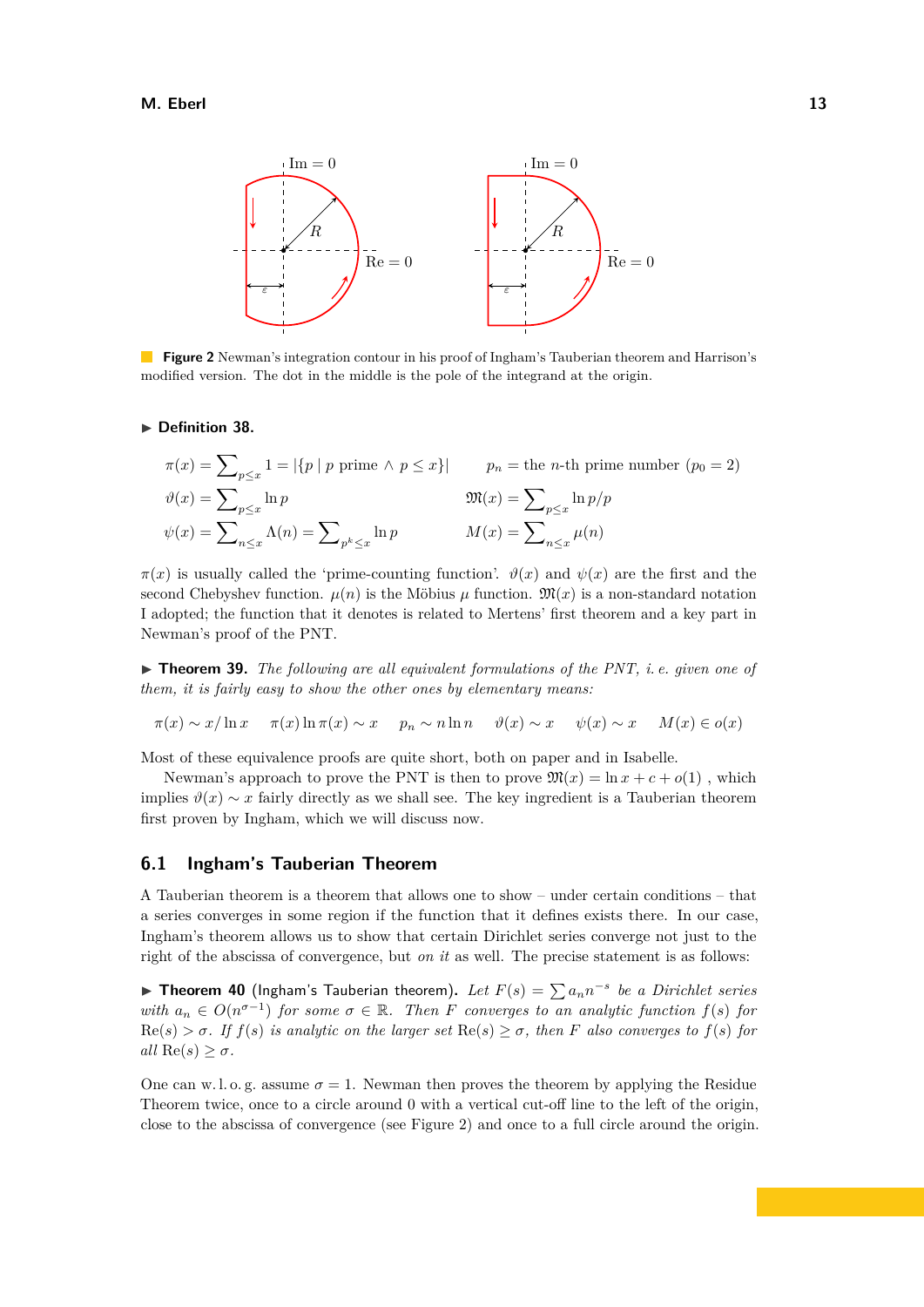My formal proof follows Newman's argument very closely, but like Harrison, I use a modified version of Newman's contour: a semicircle plus a rectangle (see Figure [2\)](#page-12-0). The value of the integral is the same in both cases since the two contours are homotopic, but the bounding of the contributions of the various parts of the contour is different.

The reason why I picked Harrison's contour over Newman's is that I could not understand how Newman's bounding of the different contributions fits to his contour, and it seems likely that this is also the reason why Harrison altered the contour in the first place. Additionally, the shape of the inside of Harrison's contour is somewhat easier to describe.

The formal proof is quite short (roughly 500 lines) and was – apart from the issue I just mentioned – very straightforward to write. However, it again suffers from the aforementioned typical problems of complex analysis in Isabelle, namely having to prove many side conditions such as the geometry of the integration contours. The winding numbers, on the other hand, are unproblematic this time since the contours are very simple.

### **6.2 An Overview of the Remainder of Newman's Proof**

Recall that our main objective was to prove

<span id="page-13-0"></span>
$$
\mathfrak{M}(x) \sim \ln x + c + o(1) \tag{5}
$$

The starting point is Mertens' First Theorem, which I prove following e. g. Hildebrand [\[21\]](#page-17-0):

#### $\triangleright$  **Theorem 41** (Mertens' First Theorem).  $\mathfrak{M}(x) = \ln x + O(1)$

To then show [\(5\)](#page-13-0) from this, Newman defines the Dirichlet series  $f(s) := \sum_{n=1}^{\infty} \mathfrak{M}(n) n^{-s}$ . Since  $\mathfrak{M}(n)$  – ln *n* is bounded,  $f(s)$  converges absolutely for  $\text{Re}(s) > 1$ . Rearrangement yields

$$
f(s) = \sum_{p} \frac{\ln p}{p} \zeta(s, p) \quad \text{for } \text{Re}(s) > 1
$$

and further rearrangements show

$$
f(s) = \frac{A(s) - \zeta'(s)/\zeta(s)}{s - 1} \quad \text{for } \text{Re}(s) > 1
$$

for some function  $A(s)$  that is analytic for  $\text{Re}(s) > \frac{1}{2}$ . Moreover,  $\zeta'(s)/\zeta(s)$  is analytic for  $\text{Re}(s) \geq 1$ ,  $s \neq 1$  due to the non-vanishing of  $\zeta(s)$  in that domain (cf. Theorem [30\)](#page-7-1).

Putting everything together, we obtain that  $f(s)$  can be continued analytically to  $\text{Re}(s) \geq 1$ except for a double pole at  $s = 1$ . As Newman states, this double pole can be turned into a simple pole by adding  $\zeta'(s)$ , and that simple pole can then be eliminated by subtracting a suitable multiple of  $\zeta(s)$ , yielding a function  $g(s) := f(s) + \zeta'(s) - c\zeta(s)$  that is analytic for  $\text{Re}(s) \geq 1$  and has the Dirichlet series

$$
g(s) = \sum_{n=1}^{\infty} \underbrace{(m(n) - \ln n - c)}_{=: a_n} n^{-s} .
$$

Applying Theorem [40,](#page-12-1) we deduce that this series converges for  $\text{Re}(s) \geq 1$ . For  $s = 1$ , this means that  $\sum_{n=1}^{\infty} \frac{a_n}{n}$  is summable. Next, Newman proves the following lemma:

<span id="page-13-1"></span>► **Lemma 42.** *Let*  $a_n : \mathbb{N} \to \mathbb{R}$  *be non-decreasing and*  $\sum_{n=0}^{\infty} \frac{a_n}{n}$  *be summable. Then*  $a_n \to 0$ *.*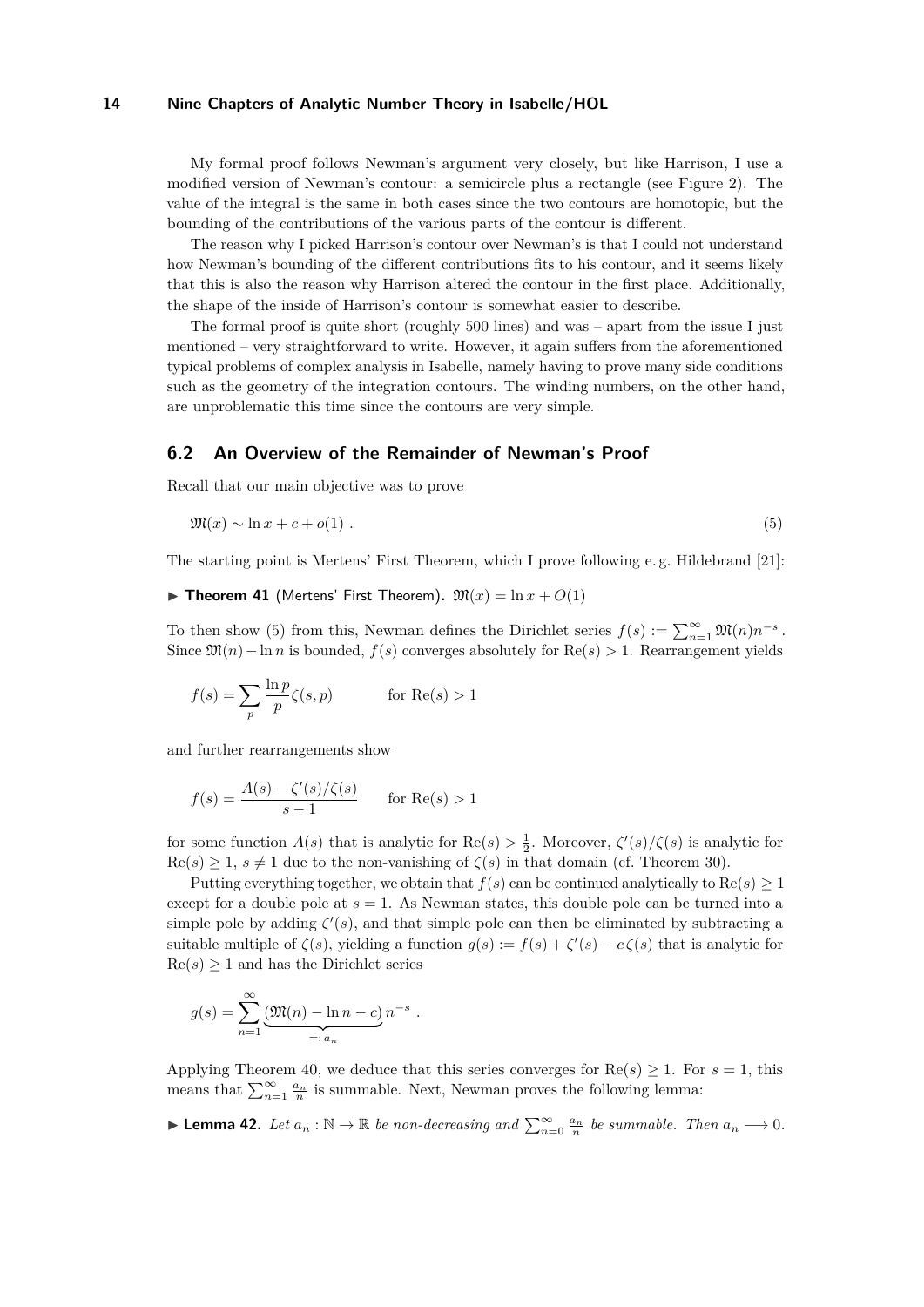Applied to our  $a_n$  from before, we get  $\mathfrak{M}(n) - \ln n \longrightarrow c$ . From this, the slightly stronger version on real numbers [\(5\)](#page-13-0) follows easily by noting that  $\ln x - \ln |x| \longrightarrow 0$ .

There were no major difficulties in formalising any of this. However, some parts deserve a few comments:

- The rearrangements leading to the analytic continuation of  $f(s)$  involve changing the  $\mathbf{r}$ order of summation in nested infinite sums. To do this, I used Isabelle's library for absolutely summable families. This makes the arguments nice to formalise, but the library has the problem of having a function for the *value* of an infinite sum and for its *existence*. Any rearrangement of sums therefore has to be done twice, once for the value of the sum and once for its summability. Similar problems occur in Isabelle with nested integrals and it is not clear if and how this can be avoided in a HOL-based theorem prover.
- Showing that  $A(s)$  is indeed analytic for  $\text{Re}(s) > \frac{1}{2}$  was a surprisingly easy application of ÷. the *Weierstraß M test* with the bounding series  $M_n := \ln n (Cn^{-x-1} + n^{-x}(n^x - 1)^{-1})$ . The proof obligation that  $M_n$  be summable can be solved by showing  $M_n \in O(n^{-1-\epsilon})$ with a suitable  $\varepsilon > 0$ , and this can be shown by Isabelle's automation for real limits [\[17\]](#page-17-18).
- $\blacksquare$  The pole cancellation argument showing that  $g(s)$  is analytic is about 86 lines long, which is not too long, but still longer than one might expect given that it is obvious considering the Laurent series expansions of the functions involved. This is due to the fact that there is currently no theory of Laurent series expansions in Isabelle yet. In the future, this entire argument could potentially be automated by computing Laurent series expansions for meromorphic functions similarly to how Isabelle's automation already computes Multiseries expansions [\[17\]](#page-17-18) for real-valued functions.
- The proof of Lemma [42](#page-13-1) is very technical and tedious, but it seems to me that this is the case in Newman's paper presentation as well.

The last remaining step, showing that  $\mathfrak{M}(x) - \ln x \longrightarrow c$  implies  $\vartheta(x) \sim x$ , is left as an exercise to the reader by Newman. Harrison was not quite sure what Newman meant [\[20\]](#page-17-10) and proceeded to prove a number of very technical and ad-hoc lemmas that I find very difficult to follow. Therefore, instead of attempting to port Harrison's proof, I followed Newman's hint in the book and used Abel's summation formula to write  $\vartheta(x)$  in terms of  $\mathfrak{M}(x)$ :

<span id="page-14-1"></span>
$$
\vartheta(x) = x \mathfrak{M}(x) - \int_2^x \mathfrak{M}(t) dt \tag{6}
$$

Substituting [\(5\)](#page-13-0) into [\(6\)](#page-14-1) yields, in a straightforward way,

$$
\vartheta(x) = x \ln x + cx + o(x) - \int_2^x \ln t + c + o(1) dt
$$
  
=  $x \ln x + cx + o(x) - (x \ln x - x + cx + o(x)) = x + o(x)$ 

and thus the desired  $\vartheta(x) \sim x$ . I find it likely that this is what Newman had in mind.

# <span id="page-14-0"></span>**7 Various Other Interesting Results**

In this last section, I will give a few examples of other interesting number-theoretic results that I have formalised. The proofs were all fairly straightforward and there is not much to be said about them, but they are worth mentioning nonetheless.

 $\triangleright$  **Theorem 43** (Dirichlet's Theorem). Let  $m > 0$  and  $gcd(k, m) = 1$ . Then there are infinitely *many primes congruent k modulo m.*

**► Theorem 44** (Elementary bounds for  $π(x)$  and  $p_n$ ). For any  $x ≥ 2$  and  $n > 0$ , we have:

$$
\frac{1}{6}\frac{x}{\ln x} < \pi(x) < 3(e^{-1} + \ln 2)\frac{x}{\ln x} \qquad \text{and} \qquad \frac{139}{443}n\ln n \le p_{n-1} < 12(n\ln n + n\ln(12/e))
$$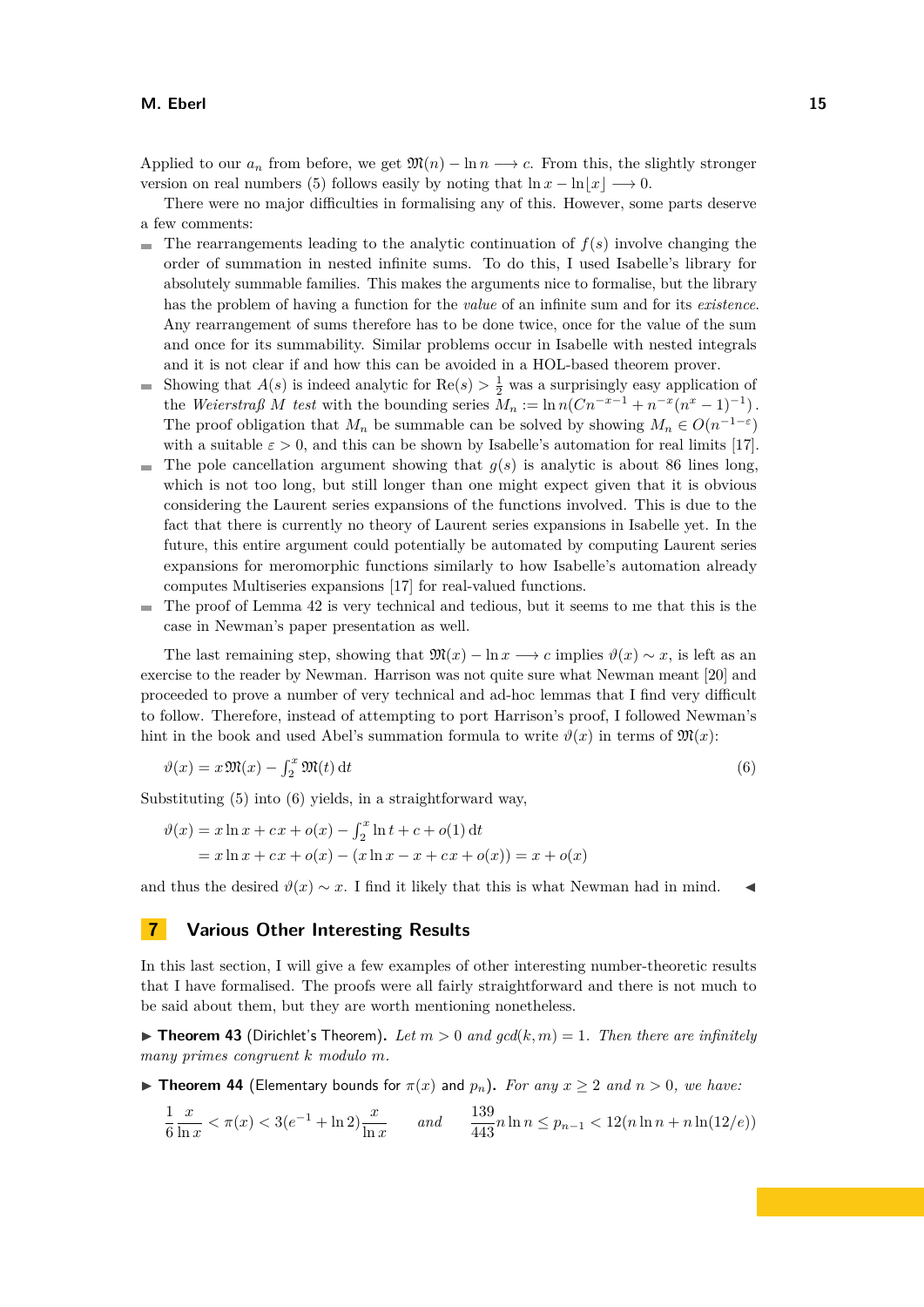*In particular, this implies*  $\pi(x) \in \Theta(x/\ln x)$  *and*  $p_n \in \Theta(n \ln n)$ *. All of this can be derived without the PNT (hence 'elementary' results).*

- ▶ Theorem 45 (Mertens' three theorems).
- $\overline{a}$  $-1 - 9\pi^{-2} < \mathfrak{M}(n) - \ln n \leq \ln 4$  *for all*  $n > 0$  *and thus*  $|\mathfrak{M}(n) - \ln n| < 2$ *.*
- $|(\sum_{p \leq x} 1/p) \ln \ln x M|$  ≤ 4/ln *x for all*  $x ≥ 2$  *and thus*
- $\sum_{p \leq x} 1/p = \ln \ln x + M + O(1/\ln x)$  where *M* is the Meissel–Mertens constant.
- $\prod_{p \leq x} (1 1/p) = C/\ln x + O(\ln^{-2} x)$  *for some constant*  $C > 0$ *.*

Typically, number-theoretic functions that talk about a *single* integer such as *ϕ*(*n*) and  $\sigma_0(n)$  oscillate heavily and therefore have no nice asymptotics like  $\pi(x) \sim x \ln x$ . However, their *averages* (i.e.  $\sum_{n \leq x} \varphi(n)$ ) are often more well-behaved:

- ▶ Theorem 46 (Averages of arithmetical functions).
- *Let S*(*x*) *denote the number of square-free integers*  $\leq$  *x. Then S*(*x*) =  $\frac{6}{\pi^2}$ *x* + *O*( $\sqrt{x}$ )*, i.e.*  $\blacksquare$  $6/\pi^2 \approx 60.8\%$  *of integers are square-free.*
- *Euler's totient function*  $\varphi$  *fulfils*  $\sum_{n \leq x} \varphi(n) = \frac{3}{\pi^2} x^2 + O(x \ln x)$ , *i.e. on average, an*  $\overline{\phantom{a}}$ *integer n has*  $\frac{3}{\pi^2}$ *n numbers*  $\leq$  *n that are coprime to it* (≈ 30*.4* %).
- *The divisor function*  $\sigma_0$  *fulfils*  $\sum_{n \leq x} \sigma_0(n) = x \ln x + (2\gamma 1)x + O(\sqrt{x})$  where  $\gamma \approx 0.5772$  $\blacksquare$ *is the Euler–Mascheroni constant, i.e. on average, an integer n has*  $\ln n + 2\gamma - 1$  *divisors.*  $\sum_{n \leq x} \sigma_{\alpha}(n) = \frac{\zeta(\alpha+1)}{\alpha+1} x^{\alpha+1} + O(R(x))$  *for*  $\alpha > 0$
- *where*  $R(x) = x \ln x$  *if*  $\alpha = 1$  *and*  $R(x) = x^{\max(1,\alpha)}$  *otherwise.*
- $\sum_{n \leq x} \sigma_{-\alpha}(n) = \zeta(\alpha+1)x + O(R(x))$  *for*  $\alpha > 0$ *where*  $R(x) = \ln x$  *if*  $\alpha = 1$  *and*  $R(x) = x^{\max(0,1-\alpha)}$  *otherwise.*

Lastly, the following are interesting consequences that follow relatively easily from the PNT:

#### ► Corollary 47.

- *For each*  $c > 1$ *, there exists an*  $x_0$  *s. t. all intervals*  $(x, cx]$  *with*  $x \ge x_0$  *contain a prime.* m.
- *The fractions of the form*  $p/q$  *<i>for prime p, q are dense in*  $\mathbb{R}_{>0}$ *.*
- $lcm(1,..., n) = exp(x + o(x))$  $\overline{\phantom{a}}$
- $\limsup_{n\to\infty} \omega(n) \ln \ln n / \ln n = 1$  $\blacksquare$
- $\blacksquare$  lim sup<sub>*n*→∞</sub> ln *σ*<sub>0</sub>(*n*) ln ln *n*/ ln *n* = ln 2
- $\blacksquare$  lim inf<sub>n→∞</sub>  $\varphi(n)$  ln ln  $n/n = C$  *for some*  $C \in \mathbb{R}_{>0}$

The last three statements perhaps deserve some more explanation: They give asymptotic bounds for  $\omega(n)$ ,  $\sigma_0(n)$ , and  $\varphi(n)$ . For instance,  $\omega(n) < c \ln n / \ln \ln n$  for all sufficiently large *n* if  $c > 1$ , but  $\omega(n) > c \ln n / \ln \ln n$  for infinitely many *n* if  $c < 1$ . Thus,  $\ln n / \ln \ln n$  is the best possible upper bound of that shape for  $\omega(n)$  (and analogously for the other two).

As for the other direction, recall that  $\omega(p) = 1$ ,  $\sigma_0(p) = 2$ , and  $\varphi(p) = p-1$ . Therefore, the above results show that  $\omega(n)$  oscillates between 1 and  $\ln n/\ln \ln n$ ,  $\sigma_0(n)$  oscillates between 2 and  $2^{\ln n/\ln \ln n}$ , and  $\varphi(n)$  oscillates between  $C_n/\ln \ln n$  and  $n-1$ .

# <span id="page-15-0"></span>**8 Size of the Formalisation**

The formalised material is spread over five AFP entries [\[13,](#page-17-1) [12,](#page-17-2) [15,](#page-17-3) [18,](#page-17-4) [16\]](#page-17-5). They have a combined size of roughly 25,000 lines of Isabelle code, with the two largest single files by far being those on the analytic properties of Dirichlet series and the properties of the *ζ* functions.

With the exception of a few minor results, the work presented here was done in 1.5 years by one person – however, the work was not done continuously, but sporadically whenever I found time for it. The total amount of time that went into it is therefore difficult to measure. As a point of reference, the formalisation of Newman's proof of the Prime Number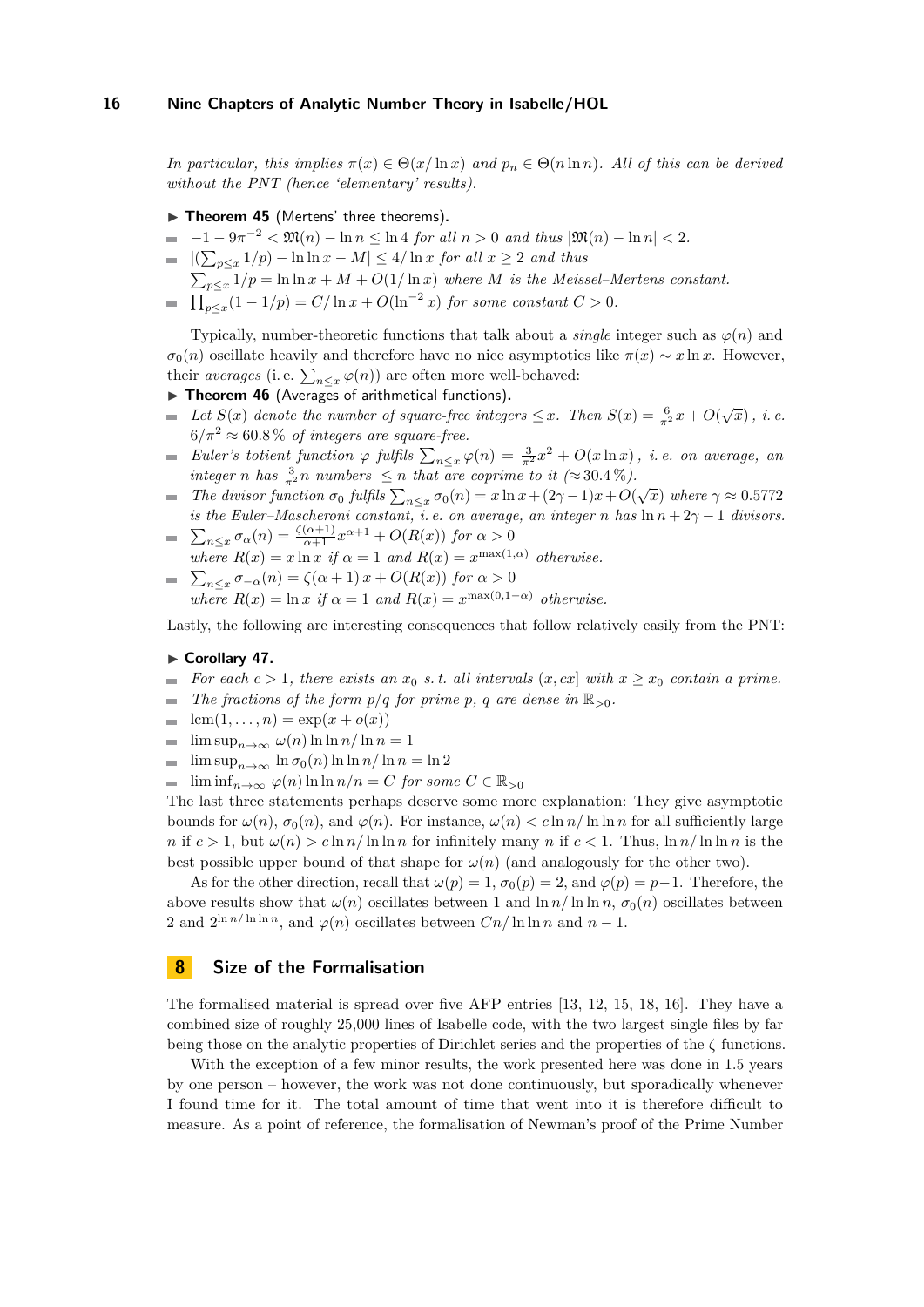Theorem (with all the components such as Dirichlet series and the *ζ* function already in place) comprises 3300 lines and took 6 days of full-time work. However, I used two small lemmas that had previously been ported from Harrison's HOL Light formalisation by Paulson. Considering this, a time frame of 7 days for proving the Prime Number Theorem seems reasonable. Based on this, a total effort of 4–6 person-months for the entire work seems realistic.

The formalisation proceeded smoothly and without major difficulties, although some aspects of it stand out as considerably more painful than one might hope:

- **1.** applying the Residue Theorem
- **2.** geometric properties of integration contours
- **3.** manipulating nested infinite sums
- **4.** establishing homotopy of concrete composite paths
- **5.** reasoning about cancellation of poles

For the first three items, it is not clear to me if and how this can be improved – or if, perhaps, there is simply an inherent difficulty in doing such things formally.

Item 4 could probably be addressed by providing more library results about homotopy.

Item 5 could be easily managed by building a tactic to automatically compute Laurent series expansions for meromorphic functions, similar to the existing one for Multiseries expansions of real functions [\[17\]](#page-17-18). This would be an interesting project for the future. Extending the limit automation to use not just full asympotic expansions but also partial asymptotic information (such as  $\vartheta(x) \sim x$ ) would also occasionally eliminate some tedious manual work.

A related issue is that reasoning with asymptotic expansions like  $f(x) = x^2 + \ln x + O(1/x)$ can be tedious in Isabelle/HOL. They can be written as  $f = o(\lambda x. x^2 + \ln x) + o(0\lambda x. 1/x)$ . but there is currently little support for working with them. Affeldt *et al.* [\[1\]](#page-17-19) demonstrated an approach for this in Coq that could possibly be adapted to Isabelle/HOL.

# <span id="page-16-0"></span>**9 Conclusion**

I formalised a large portion of a mathematical textbook on an advanced topic, namely Analytic Number Theory. While some results from this field have been formalised before (such as Dirichlet's Theorem and the Prime Number Theorem), they typically tried to obtain a short route to the result without building an actual library of Analytic Number Theory.

In my opinion, this work demonstrates the following:

- Formalising an entire mathematical textbook in a modern theorem prover *can* be feasible with a moderate amount of effort.
- Good and extensive libraries (e. g. on complex analysis and Dirichlet series) can yield short, clear, and high-level proofs of 'high-profile' results like the Prime Number Theorem.
- $\blacksquare$  Specialised tools (e.g. for proving limits or computing winding numbers) are invaluable, as they can take care of tedious and uninteresting parts of the proofs and 'close the gap' between what is obvious to a human mathematician and what is easy to do in the system.

There is already work in progress on formalising the remaining parts of Apostol's book. After that, a natural continuation would be to focus on the second volume of Apostol's book, which is called *Modular Functions and Dirichlet Series in Number Theory* [\[3\]](#page-17-20). This would be another big step in formalising the essential tools of modern number theory in a theorem prover.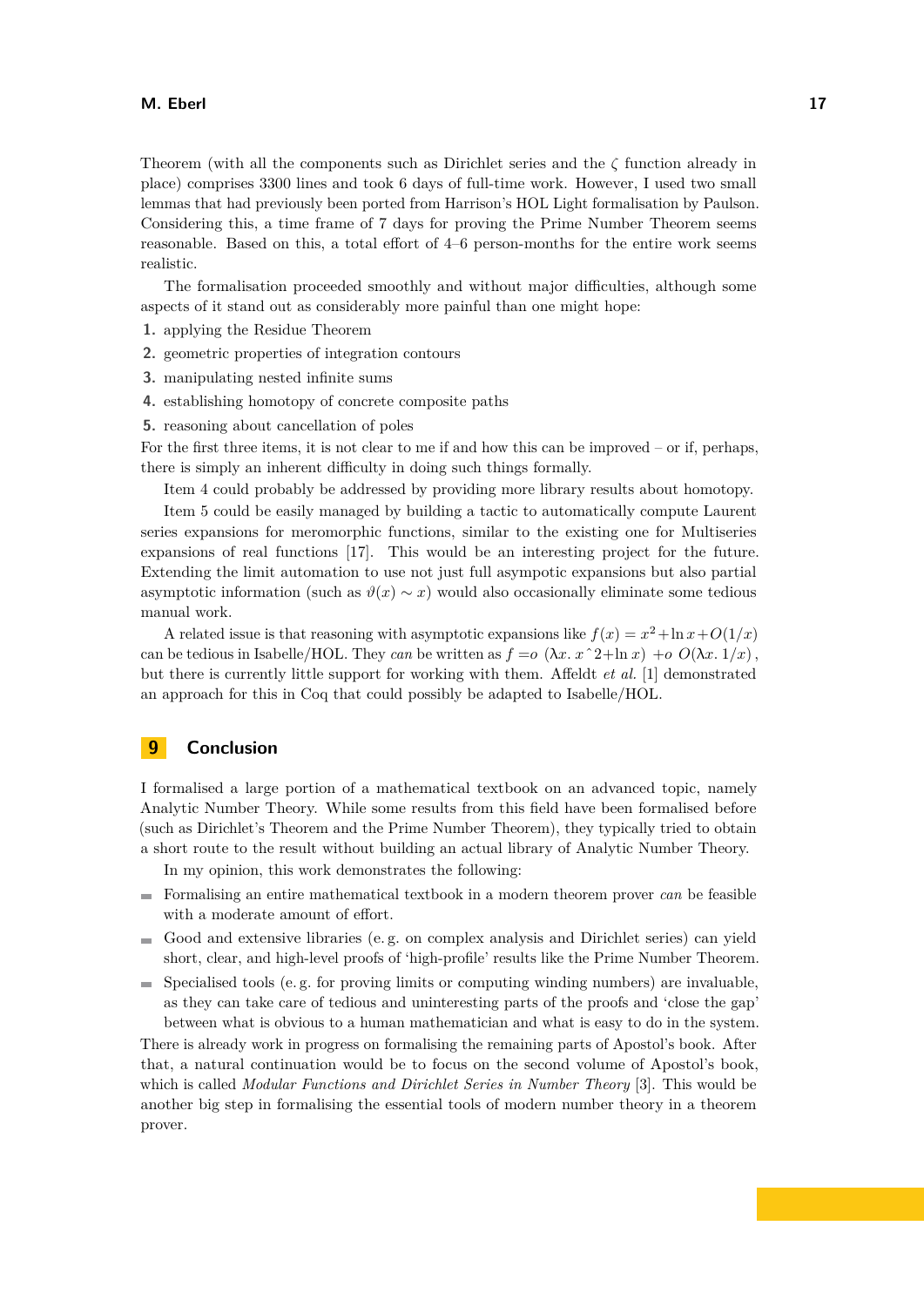#### **References**

- <span id="page-17-19"></span>**1** Reynald Affeldt, Cyril Cohen, and Damien Rouhling. Formalization techniques for asymptotic reasoning in classical analysis. *J. Formalized Reasoning*, 11(1):43–76, 2018. [doi:10.6092/](http://dx.doi.org/10.6092/issn.1972-5787/8124) [issn.1972-5787/8124](http://dx.doi.org/10.6092/issn.1972-5787/8124).
- <span id="page-17-6"></span>**2** Tom M. Apostol. *Introduction to analytic number theory*. Undergraduate Texts in Mathematics. Springer-Verlag, 1976. [doi:10.1007/978-1-4757-5579-4](http://dx.doi.org/10.1007/978-1-4757-5579-4).
- <span id="page-17-20"></span>**3** Tom M. Apostol. *Modular Functions and Dirichlet Series in Number Theory*, volume 41 of *Graduate Texts in Mathematics*. Springer-Verlag, New York, 1990. [doi:10.1007/](http://dx.doi.org/10.1007/978-1-4612-0999-7) [978-1-4612-0999-7](http://dx.doi.org/10.1007/978-1-4612-0999-7).
- <span id="page-17-13"></span>**4** Andrea Asperti and Wilmer Ricciotti. A proof of Bertrand's postulate. *Journal of Formalized Reasoning*, 5(1):37–57, 2012. [doi:10.6092/issn.1972-5787/3406](http://dx.doi.org/10.6092/issn.1972-5787/3406).
- <span id="page-17-8"></span>**5** Jeremy Avigad, Kevin Donnelly, David Gray, and Paul Raff. A formally verified proof of the prime number theorem. *ACM Trans. Comput. Logic*, 9(1), December 2007. [doi:](http://dx.doi.org/10.1145/1297658.1297660) [10.1145/1297658.1297660](http://dx.doi.org/10.1145/1297658.1297660).
- <span id="page-17-15"></span>**6** Raymond Ayoub. Euler and the zeta function. *The American Mathematical Monthly*, 81(10):1067–1086, 1974. [doi:10.2307/2319041](http://dx.doi.org/10.2307/2319041).
- <span id="page-17-7"></span>**7** Joseph Bak and Donald J. Newman. *Complex Analysis*. Undergraduate Texts in Mathematics. Springer New York, 1999.
- <span id="page-17-16"></span>**8** Clemens Ballarin. Locales: A module system for mathematical theories. *Journal of Automated Reasoning*, 52(2):123–153, 2014. [doi:10.1007/s10817-013-9284-7](http://dx.doi.org/10.1007/s10817-013-9284-7).
- <span id="page-17-14"></span>**9** Julian Biendarra and Manuel Eberl. Bertrand's postulate. *Archive of Formal Proofs*, January 2017. [http://isa-afp.org/entries/Bertrands\\_Postulate.html](http://isa-afp.org/entries/Bertrands_Postulate.html), Formal proof development.
- <span id="page-17-12"></span>**10** Mario Carneiro. Arithmetic in Metamath, case study: Bertrand's postulate. *CoRR*, abs/1503.02349, 2015. [arXiv:1503.02349](http://arxiv.org/abs/1503.02349).
- <span id="page-17-9"></span>**11** Mario Carneiro. Formalization of the prime number theorem and Dirichlet's theorem. In *Proceedings of the 9th Conference on Intelligent Computer Mathematics (CICM 2016)*, pages 10–13, 2016. URL: <http://ceur-ws.org/Vol-1785/F3.pdf>.
- <span id="page-17-2"></span>**12** Manuel Eberl. Dirichlet *L*-functions and Dirichlet's theorem. *Archive of Formal Proofs*, December 2017. [http://isa-afp.org/entries/Dirichlet\\_L.html](http://isa-afp.org/entries/Dirichlet_L.html), Formal proof development.
- <span id="page-17-1"></span>**13** Manuel Eberl. Dirichlet series. *Archive of Formal Proofs*, October 2017. [http://isa-afp.](http://isa-afp.org/entries/Dirichlet_Series.html) [org/entries/Dirichlet\\_Series.html](http://isa-afp.org/entries/Dirichlet_Series.html), Formal proof development.
- <span id="page-17-17"></span>**14** Manuel Eberl. The Euler–MacLaurin formula. *Archive of Formal Proofs*, March 2017. [http://isa-afp.org/entries/Euler\\_MacLaurin.html](http://isa-afp.org/entries/Euler_MacLaurin.html), Formal proof development.
- <span id="page-17-3"></span>**15** Manuel Eberl. The Hurwitz and Riemann *ζ* functions. *Archive of Formal Proofs*, October 2017. [http://isa-afp.org/entries/Zeta\\_Function.html](http://isa-afp.org/entries/Zeta_Function.html), Formal proof development.
- <span id="page-17-5"></span>**16** Manuel Eberl. Elementary facts about the distribution of primes. *Archive of Formal Proofs*, February 2019. [http://isa-afp.org/entries/Prime\\_Distribution\\_Elementary.html](http://isa-afp.org/entries/Prime_Distribution_Elementary.html), Formal proof development.
- <span id="page-17-18"></span>**17** Manuel Eberl. Verified real asymptotics in Isabelle/HOL. Draft available at [https://www21.](https://www21.in.tum.de/~eberlm/real_asymp.pdf) [in.tum.de/~eberlm/real\\_asymp.pdf](https://www21.in.tum.de/~eberlm/real_asymp.pdf), 2019.
- <span id="page-17-4"></span>**18** Manuel Eberl and Lawrence C. Paulson. The prime number theorem. *Archive of Formal Proofs*, September 2018. [http://isa-afp.org/entries/Prime\\_Number\\_Theorem.html](http://isa-afp.org/entries/Prime_Number_Theorem.html), Formal proof development.
- <span id="page-17-11"></span>19 John Harrison. A formalized proof of Dirichlet's theorem on primes in arithmetic progression. *Journal of Formalized Reasoning*, 2(1):63–83, 2009. [doi:10.6092/issn.1972-5787/1558](http://dx.doi.org/10.6092/issn.1972-5787/1558).
- <span id="page-17-10"></span>**20** John Harrison. Formalizing an analytic proof of the Prime Number Theorem (dedicated to Mike Gordon on the occasion of his 60th birthday). *Journal of Automated Reasoning*, 43(3):243–261, Oct 2009. [doi:10.1007/s10817-009-9145-6](http://dx.doi.org/10.1007/s10817-009-9145-6).
- <span id="page-17-0"></span>**21** A. J. Hildebrand. Introduction to analytic number theory (lecture notes). [https://faculty.](https://faculty.math.illinois.edu/~hildebr/ant/) [math.illinois.edu/~hildebr/ant/](https://faculty.math.illinois.edu/~hildebr/ant/).